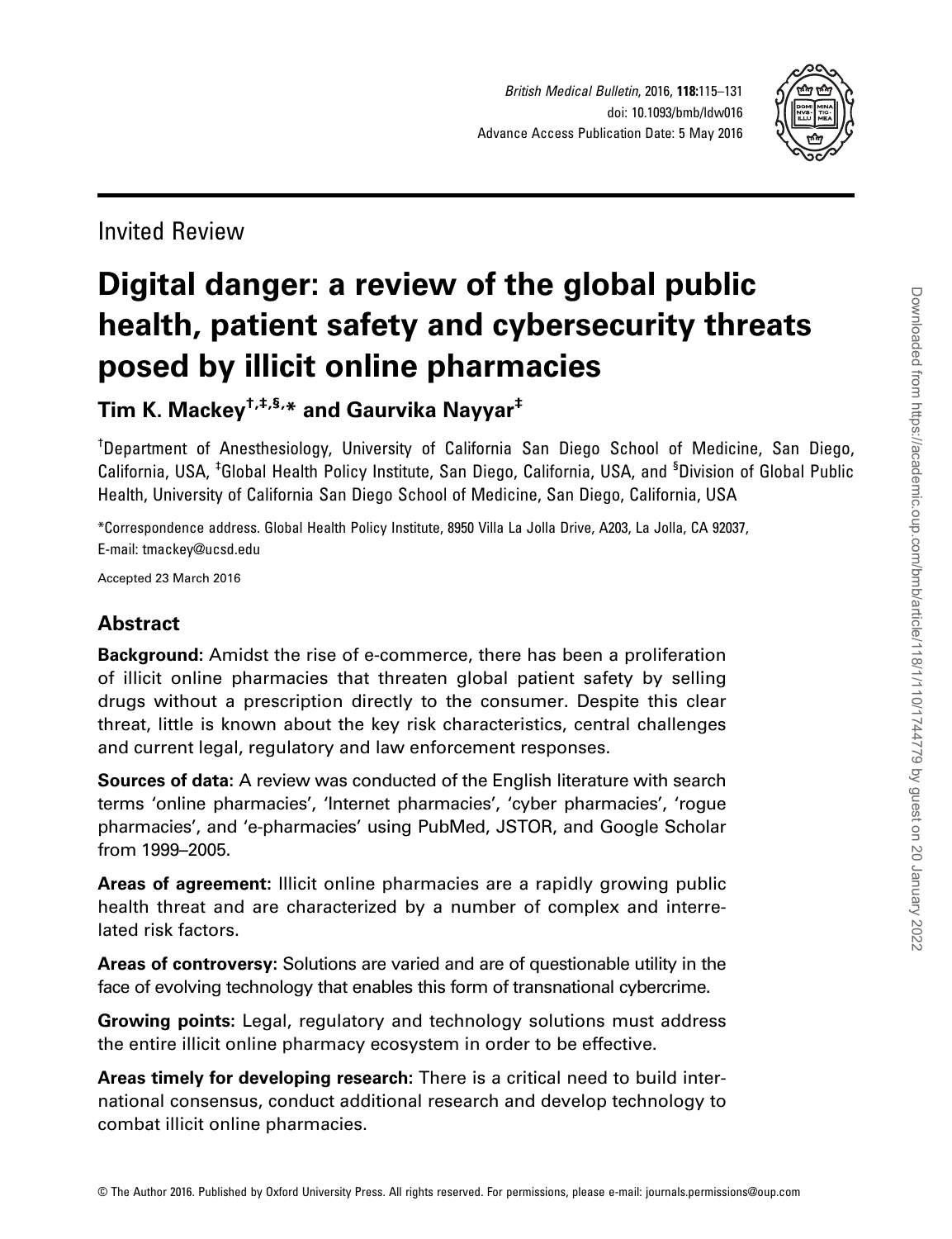Key words: cybercrime, Internet pharmacies, online pharmacies, cyberpharmacies, e-pharmacy, cybersecurity, Internet governance, online patient safety

#### **Background**

In January 1999, [Soma.com](http://Soma.com) became the first pharmacy to operate via the Internet and sell medicines directly to the consumer.<sup>[1](#page-13-0)</sup> More than a decade later, a great deal has changed in the online pharmacy landscape with the precipitous rise of e-commerce, digital health offerings, direct-to-consumer healthcare, and the globalization of pharmaceutical production and supply. This rapid growth and expansion has created a perfect storm that now fuels an online marketplace where an estimated 35 000 online pharmacies operate globally.<sup>2</sup> However, this uncontrolled proliferation of online pharmacies has also introduced significant public health and patient safety concerns given the parallel emergence of illegal, illicit and 'rogue' online pharmacies that violate national and international laws and regulations.<sup>[3](#page-13-0)</sup> In fact, illicit online pharmacies are a far more common occurrence in the digital sphere than legitimate ones, with Internet security firms estimating that 96% of all global online pharmacies actually operate illegally by failing to adhere to regulatory and safety requirements and are ergo in violation of professional, legal and ethical principles.[2](#page-13-0)

In order to better understand this phenomenon, it is important to delineate different classifications of online pharmacies that have been identified in the literature. $3-5$  These include: (1) established chain and large retail pharmacies that operate online (e.g. [CVS.](http://www.CVS.com) [com](http://www.CVS.com)) or operate online portals for mail-order pharmacy services, (2) other brick-and-mortar pharmacies or establishments that also have an online presence, and (3) stand-alone online pharmacies that solely operate online. $4,6$  Within the context of these three classifications, there are also two broader categories that characterize the legality of Internet pharmacy operations: 'legitimate' and 'illicit' online pharmacies.

Legitimate online pharmacies are described as websites that comply with both the laws and regulations of the country where the online pharmacy website operations occur and the destination to where the pharmaceutical products are shipped to the end consumer.<sup>5</sup> Online pharmacies share many benefits enjoyed by other e-commerce businesses (e.g. convenience, 24/7 accessibility, price transparency, greater consumer privacy when making transactions and potentially greater availability of products) and can also improve access to medications for disabled and/or housebound patients who may lack mobility and have difficulty accessing a brick-and-mortar pharmacy.<sup>[7,8](#page-13-0)</sup>

Major drugstore/pharmacy companies are investing in online infrastructure, and there has also been an expansion and greater consumer utilization of legitimate online pharmacies in certain European countries that allow prescription medicines to be sold online (which has been followed by the adoption of a common EU logo to protect consumers).<sup>9</sup> For instance, CVS has been a market leader in the online pharmaceutical market among the brick-and-mortar pharmacies. CVS acquired [Soma.com](http://www.Soma.com) in 1999, renaming it [CVS.com](http://www.CVS.com), growing its market presence over the years, by 2004 accepting electronic prescriptions, and most recently acquiring the pharmacies associated with the large US retailer Target Corporation.<sup>[10,](#page-13-0)[11](#page-14-0)</sup>

Conversely, 'illicit', 'illegitimate' or 'rogue' online pharmacies are defined as those pharmacies that either fail to meet national or international pharmacy regulations or have not been subjected to requisite regulatory review, licensure and/or certification, and are most commonly found in Category 3 and above.<sup>12</sup> A common practice of illicit online pharmacies is advertising the sale of a prescription drug without the need to provide a valid prescription (also known as no-prescription online pharmacies.) Importantly, these illicit 'no-prescription' online pharmacies present clear and significant patient safety risks as consumers can inappropriately selfdiagnose/self-prescribe for their conditions, engage in medically unnecessary or overprescribing behavior, use online pharmacies to engage in substance abuse and/or potentially encounter drug-to-drug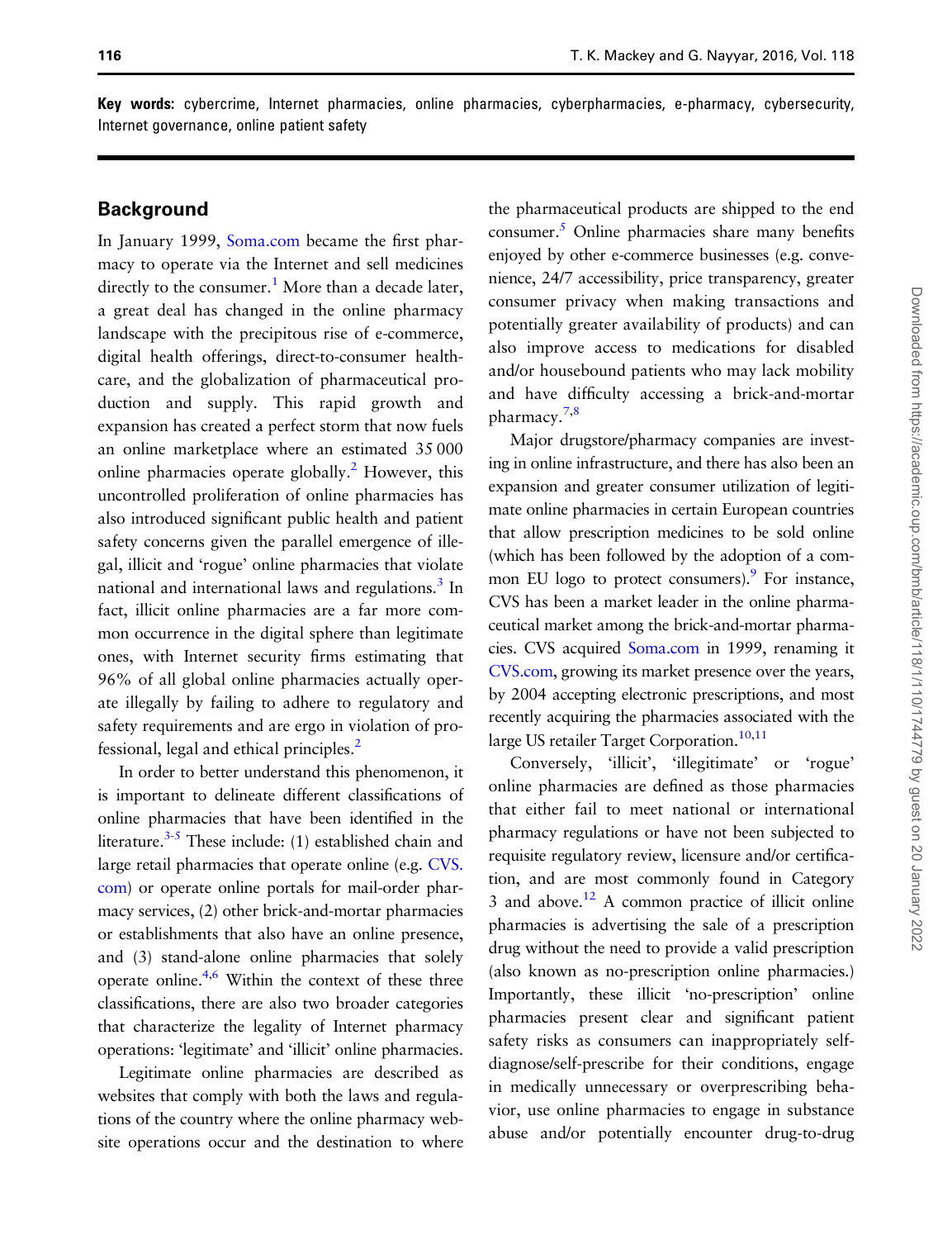interactions, contraindications or side effects that can be exacerbated when a healthcare professional is not involved in treatment decisions/consultations.[7](#page-13-0)[,13](#page-14-0)

Moreover, illicit online pharmacies may market products using fraudulent or misleading health claims, offer the sale of unapproved/illegal versions of drug products and may not be appropriately licensed or qualified to dispense prescription medicines.<sup>[7,9](#page-13-0)</sup> This constellation of risk factors introduces a significant potential for harm to the health and safety of consumers and has been coined as a form of 'digital iatrogenesis' within the patient safety literature (i.e. 'preventable patient harm resulting from injury that occurs from use of information, services or products delivered or enhanced through the Internet and related technologies'). $^{14}$ 

One of the chief concerns regarding the Internet trade of medications is the association between illicit online pharmacies and the sale of what the World Health Organization (WHO) defines as substandard (i.e. genuine medicines not meeting quality specifications), spurious, falsely labeled, falsified (i.e. fake medicines that are intentionally made to look real or authorized) and counterfeit (SSFFC) (i.e. that are fraudulently mislabeled with respect to identity or source) (collectively 'SSFFC') medical products. $4,7,15-19$  $4,7,15-19$  Online sale of SSFFC medicines introduces unique patient safety risks, including patient injury resulting from purchase of substandard, spurious, counterfeit, and falsified medicines, as well as medical errors that can result from illegally dispensing falsely labeled or otherwise unsafe drugs.

Importantly, the international SSFFC trade has been globalized by the Internet, leaving consumers who purchase medicines online running the risk of experiencing adverse outcomes, not receiving treatment (due to lack of active ingredient), overdose or even death.<sup>15,17</sup> Other non-health-related risks are also present, including consumer fraud, breach of privacy, stealing of personal data and possible infection of a personal computer with malware/ viruses.[7](#page-13-0) Illicit online pharmacy networks enable the worldwide distribution of the fake medicines trade by acting as a virtual marketing and distribution channel bypassing regulatory controls through direct interaction with the consumer.

Similar to other forms of illegal trade and criminal activity, it is difficult to determine the exact numbers of illicit online pharmacies in operation at any given time, assess the quality and safety of products that are sold or determine the exact volume of medicines being purchased and traded online inter-nationally.<sup>[7](#page-13-0)</sup> Consequently, it is even more challenging to determine the true impact that illicit online pharmacies have on global public health and patient safety. Previous reviews on this subject have focused on specific drug classes, online supply issues, characteristics of websites, analytical methods to assess the quality of medicines purchased online and consumer and product characteristics.<sup>[7,8,](#page-13-0)[20](#page-14-0)</sup> The purpose of this review is to conduct a multidisciplinary assessment in order to identify risk characteristics, key challenges and different approaches that have attempted to combat this illicit digital trade in medicines.

#### Sources of data and selection criteria

In order to fully explore the complex and multifaceted challenges faced by illicit online pharmacies, we conducted a literature review for journal articles, original research, case reports, commentaries and news reports indexed in three scholarly databases. This included conducting key search term queries on PubMed (Medline), JSTOR and Google Scholar, for English-language articles published between 1999 and 2015, which contained the words 'Internet pharmacy(ies)', 'cyber pharmacy(ies)', 'online pharmacy(ies)', 'rogue pharmacy(ies)', 'e-pharmacy(ies)' in the Title/Abstract field using advanced search function settings. We excluded literature discussing: (1) legitimate use of Internetbased technologies for provisioning of services by clinical and retail pharmacies and health systems; (2) studies reporting use of online platforms for education about pharmacies or pharmacy practices, use of the Internet for patient care services and healthcare management and use of online pharmacies under experimental conditions; (4) articles primarily addressing telemedicine and Internet-based prescribing/dispensing; (5) articles focusing on the regulation of online pharmacies selling veterinary medications; (6) articles examining online sales of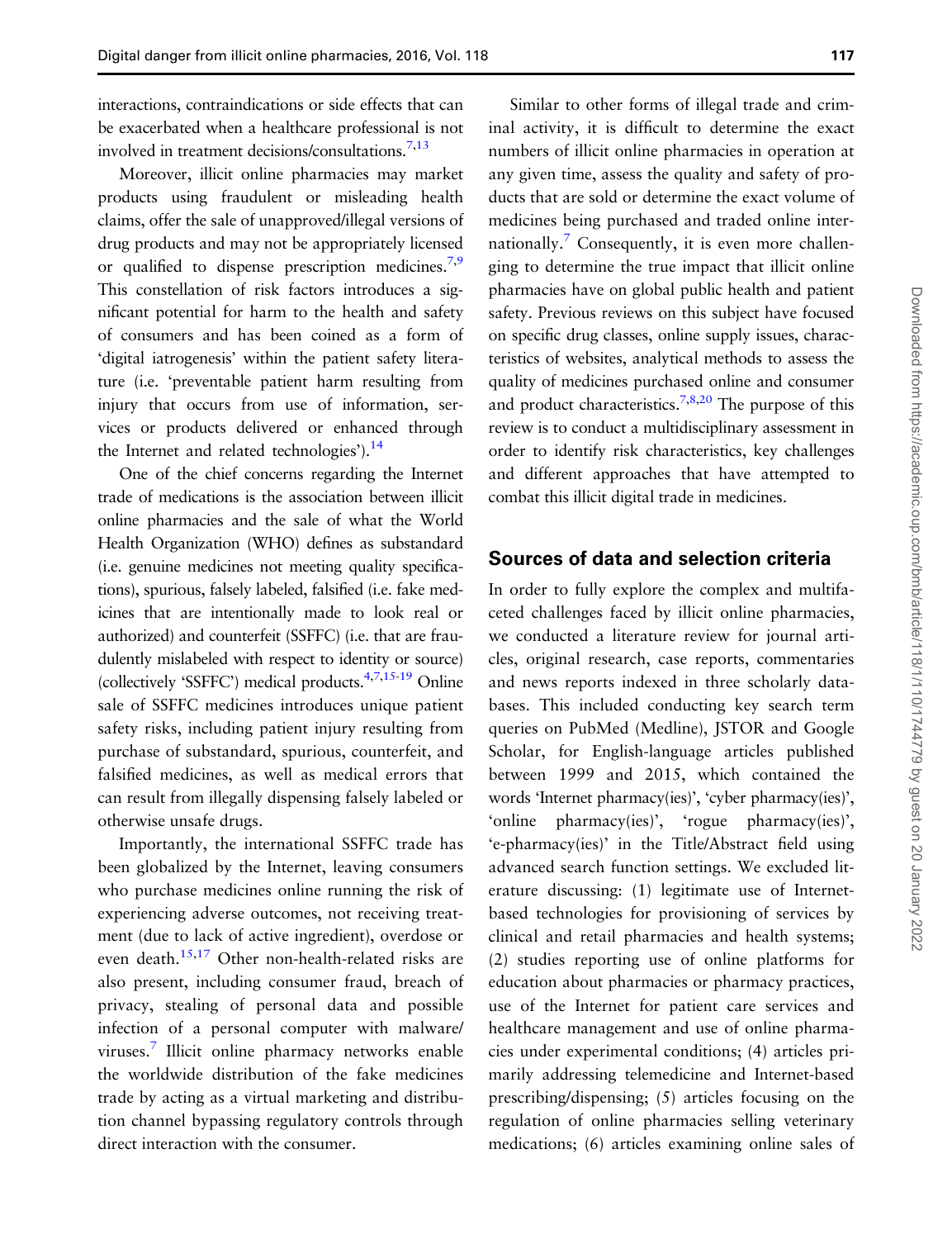<span id="page-3-0"></span>



pharmacies: "inte<br>alth" category wa<br>Results indicate

d. This may indicate the

Fig. 1 Literature search methodology and Google Trends analysis.

illicit substances, over-the-counter (OTC) drugs, complementary medicines, herbal remedies and supplements; and (7) other literature that did not specifically address illegal online drug sales (e.g. webassisted platforms for public health/patient-centered interventions). We note that the online sale of illicit drugs, OTC products and other non-prescription health products introduce their own unique health risks (including the sale of illicit drugs in the 'dark web' and studies that have found undeclared active pharmaceutical ingredient in dietary supplements) necessitating separate study. $21,22$ 

We also excluded sources of information included in the gray literature including technical reports/guidance from government agencies, news reports from media outlets (i.e. non-scientific sources), information from non-governmental organizations/patient advocacy groups/security companies, pending and enacted legislation on the subject, and information from government and drug regulatory agency websites. However, if a gray literature source was specifically referenced in a peer-review publication or was very recent, we investigated it further for possible inclusion. This inclusion and exclusion criteria was utilized with the goal of selecting central publications that could help us describe key characteristics and challenges associated with illicit online pharmacies as reported in the scientific, medical, social science and legal/policy literature. We also wished to identify legal, regulatory and law enforcement responses as reported in the literature and how they uniquely attempt to address this complex public safety problem. We note that we did not conduct a systematic review of this subject, but instead relied on prior reviews, including a 2011 systematic review conducted by Orizio et  $al.^{7}$  $al.^{7}$  $al.^{7}$  in order to focus on recent and key issues in the field.

A visual description of how we conducted the literature review is provided in Figure 1 accompanied with an analysis of Google trend keywords associated with online pharmacies as discussed in the 'Google trends analysis' section below.

# Key characteristics and challenges of illicit online pharmacies

As the marketplace for illicit online pharmacies has expanded, the risk factors expose patients worldwide to significant safety and security threats. Illicit online pharmacies thrive in a digital environment that provides benefits of anonymity, rapid advancement of technology (including the ease of creating and marketing a website) and insufficient international regulation. $13$  Despite these clear threats, key information of how these websites operate, their long-term viability and how they change their business practices to remain competitive over longer periods of time is limited. However, recent studies that have conducted longitudinal observational studies provide some insight into operational trends of online pharmacies.

For example, a 2013 study by Fittler *et al.*<sup>[5](#page-13-0)</sup> tracked 136 online pharmacy sites over a 4-year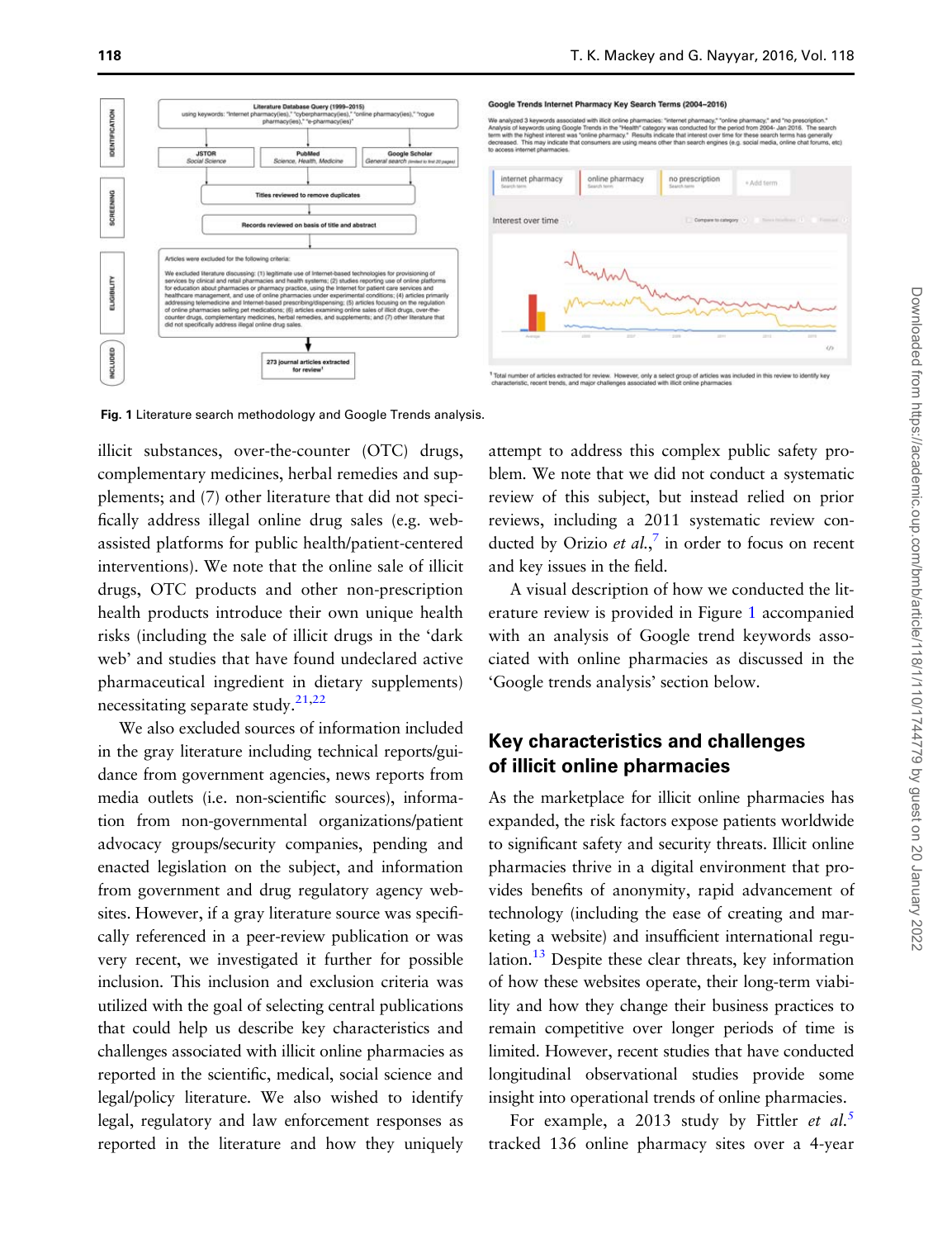period and found that most were illegal or 'rogue' sites. It also found that 41.2% were continuously operational, and those who acted illegally were able to stay in business longer than other sites reviewed. $5$  A 2013 study by Veronin and Clancy which specifically tracked 'Canadian Internet pharmacies' (i.e. many illicit online pharmacies claim to be of Canadian origin though are located in a different country<sup>16</sup>) over a similar 4-year period found that approximately half (50.4%) had not changed, with the remaining either non-functioning, had moved to new URLs or redirected to other online pharmacy sites.[23](#page-14-0) Other studies examined by the review conducted by Orizio et  $al$ .<sup>[7](#page-13-0)</sup> have found varying lengths of website existence depending upon specific Internet pharmacy characteristics. These preliminary findings underscore the urgent need to conduct longer and more robust longitudinal online surveillance research in order to answer basic questions regarding how long illicit online pharmacies are able to operate, how groups of websites may be interrelated and whether operating illegally is a factor in relation to site survivability.

#### Diversity of therapeutic classes available on the internet

One of the most alarming patient safety concerns regarding online pharmacies as highlighted in the literature is the availability of a wide spectrum of therapeutic classes of drugs including for infectious diseases, non-communicable diseases, so called 'lifestyle' conditions, controlled substances/drugs of abuse, life-saving medicines (i.e. used to treat diseases that carry high morbidity/mortality and/or drugs that are included on the WHO Essential Medicines List) and even medicines that lack requisite regulatory approval for human consumption. This includes several original research articles that have examined and reported the online availability of prescription opioid analgesics, controlled stimulants, sedatives, antidepressants, antibiotics, cardiovascular disease medications, anti-obesity drugs, antidepressants (i.e. SSRIs), novel psychoactive substances (e.g. tropicamide,) contraceptive devices/drugs, insulin, vaccines, performance and image-enhancing drugs and other 'lifestyle drugs', phosphatidylcholine injections, dermatological medications, hormones, drugs subject to recall, drugs yet to be approved or scheduled and others<sup>[7,](#page-13-0)[24](#page-14-0)–[38](#page-14-0)</sup> The systematic review by Orizio *et al.*<sup>[7](#page-13-0)</sup> found that a host of generic and branded drugs have been reported as marketed for sale online and that no-prescription pharmacies often carried virtually all types of drugs. The representation by illicit online pharmacies that they are able to carry such robust drug inventories is a clear risk factor for substandard/falsified medicines exposure, given that even drugs subject to critical shortage in the legitimate drug supply chain, have been identified as actively marketed for sale online.<sup>34</sup>

#### Consumer behavior and access

Several research articles, surveys, commentaries and news reports have attempted to better understand the underlining motivations and consumer behaviors that drive demand for illicit online pharmacy services. A primary component of this demand is the growing ubiquity of digital health (which now includes the Internet, social media platforms and mobile devices) and increased data access (e.g. a 2011 study by Jena and Goldman found an association between growth in high-speed Internet access and US prescription drug abuse) that has led to an increasing percentage of users who now use Internet-based technologies in order to search and retrieve health information.<sup>[13,39,40](#page-14-0)</sup> Consumers then use this information to aid in healthcare decisionmaking and self-diagnosis, with a smaller percentage of these users deciding to purchase their medicines in this same online environment. In fact, Pew Internet surveys have found that 72% of online adult users in the USA actively search for health information online (with a separate Pew survey finding that 35% also use the Internet to self-diagnose). $41,42$  A separate survey by the US Food and Drug Administration also found that 23% of adult online consumers have purchased drugs online. $13,43$  $13,43$ 

Greater adoption of digital health technology also coincides with fundamental shifts in consumer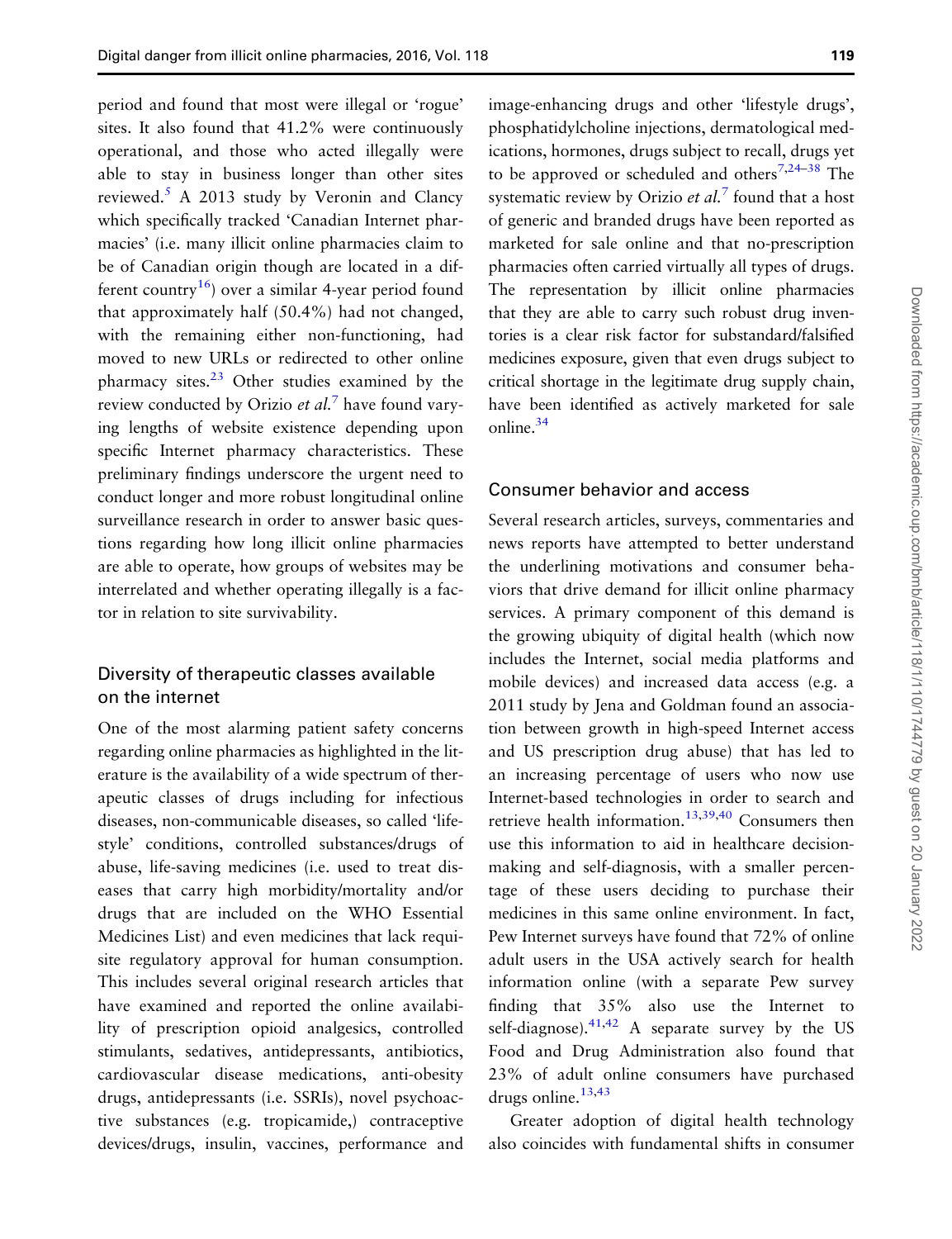health behavior, including patients increasingly self-diagnosing their conditions and choosing the convenience of an online pharmacy that sells drugs without a prescription in lieu of a face-toface consultation with a healthcare professional.<sup>44</sup> No-prescription online pharmacies cater to these changing behaviors, with many deploying online 'medical questionnaires' in place of requiring valid prescriptions for dispensing to the consumer.  $7,44$  $7,44$ These medical questionnaires often lack any form of validation/standardization and are mostly used to ease consumer apprehension rather than actually assessing health status.<sup>[7,](#page-13-0)[45](#page-15-0)</sup> Online pharmacies also utilize 'cyberdoctors' who obtain patient information from online medical questionnaires and use this to fill prescriptions virtually.<sup>8</sup> Use of cyberdoctors raises several concerns, including raising the fundamental question of whether a legitimate physician/ patient relationship has been established, whether medical staff are appropriately licensed or trained, whether the person reviewing the online questionnaire is actually a physician or not and whether a sufficient patient evaluation has actually occurred to ensure appropriate dispensing.<sup>8</sup>

Primary motivating factors that lead consumers to shop with online pharmacies include perceived lower cost (although some studies have identified higher prices from online pharmacies for certain classes of drugs and additional costs not associated with the drug's price), convenience (i.e. 24/7 website availability), greater patient autonomy and perceived privacy from shopping online.<sup>7,[24](#page-14-0),[44](#page-15-0)</sup> Complicating online health seeking and purchasing behavior are studies reporting low health literacy among potential consumers even when there are clear characteristics of patient safety risks present.<sup>3,[13](#page-14-0),[43,46](#page-15-0)</sup>

Furthermore, with the ubiquity of digital health applications, websites, insurance systems and even consultations going online, consumers may fail to prioritize checking authenticity when utilizing search engines to seek out and purchase healthcare products[.47](#page-15-0) This extends to purchasing medicines online, where consumers may lack education and awareness of the steps needed in order to ensure that an online pharmacy is legitimate, has the requisite license and is located within their country of origin.

With one click access to tens of thousands of online pharmacies and unlimited products to choose from, it is crucial for consumers to investigate whether the convenience outweighs the inherent risks of purchasing medicines online. However, confirming the veracity of an online pharmacy is also conflated by the use of falsified seals and fraudulent licensure information and accreditations, which may lure consu-mers into a false sense of security.<sup>4,[7](#page-13-0)</sup> Further complicating this calculus are studies that have found the sophisticated use of marketing tactics by illicit online pharmacies used to mislead customers regarding the legality and safety of their products/ services and studies that indicate that health-related risks (drug quality and prescription requirement) rank last in consumer risk perception.<sup>[4,7,](#page-13-0)[13](#page-14-0),[48](#page-15-0)-[52,54](#page-15-0)</sup>

#### Utilization of digital marketing

Illicit online pharmacies are particularly savvy with Internet marketing strategies including search engine optimization, search engine marketing, use of affiliate marketing networks and engaging in social media marketing.[4,7](#page-13-0)[,48,53](#page-15-0)–[55](#page-15-0) Common health marketing strategies used by illicit online pharmacies include: multichannel marketing campaigns, misleading forms of marketing that appeal to the aforementioned consumer behaviors, patient testimonials and images designed to communicate medical creditability/legitimacy, fake logos or seals, use of spam and other forms of direct-to-consumer advertising and even utilizing popular business-to-business platforms such as [Alibaba.com](http://www.Alibaba.com) to expand their business operations[.7](#page-13-0)[,28](#page-14-0)[,51,53,54](#page-15-0)–[57](#page-15-0) Risks of misleading marketing may also be amplified by failure to disclose important drug information, including labeled information about side effects, drug interactions, potential adverse effects and directions for use[.7](#page-13-0)

Responding to the growth of the direct-toconsumer healthcare market, online pharmacies utilize argument-driven marketing bundled with false claims to make their service more attractive to consumers. For instance, argumentative marketing provides a set of 'selling arguments' that are distinct from the actual drug characteristics.<sup>[49](#page-15-0)–[51](#page-15-0)</sup> This strategy enhances aspects of the product or trade that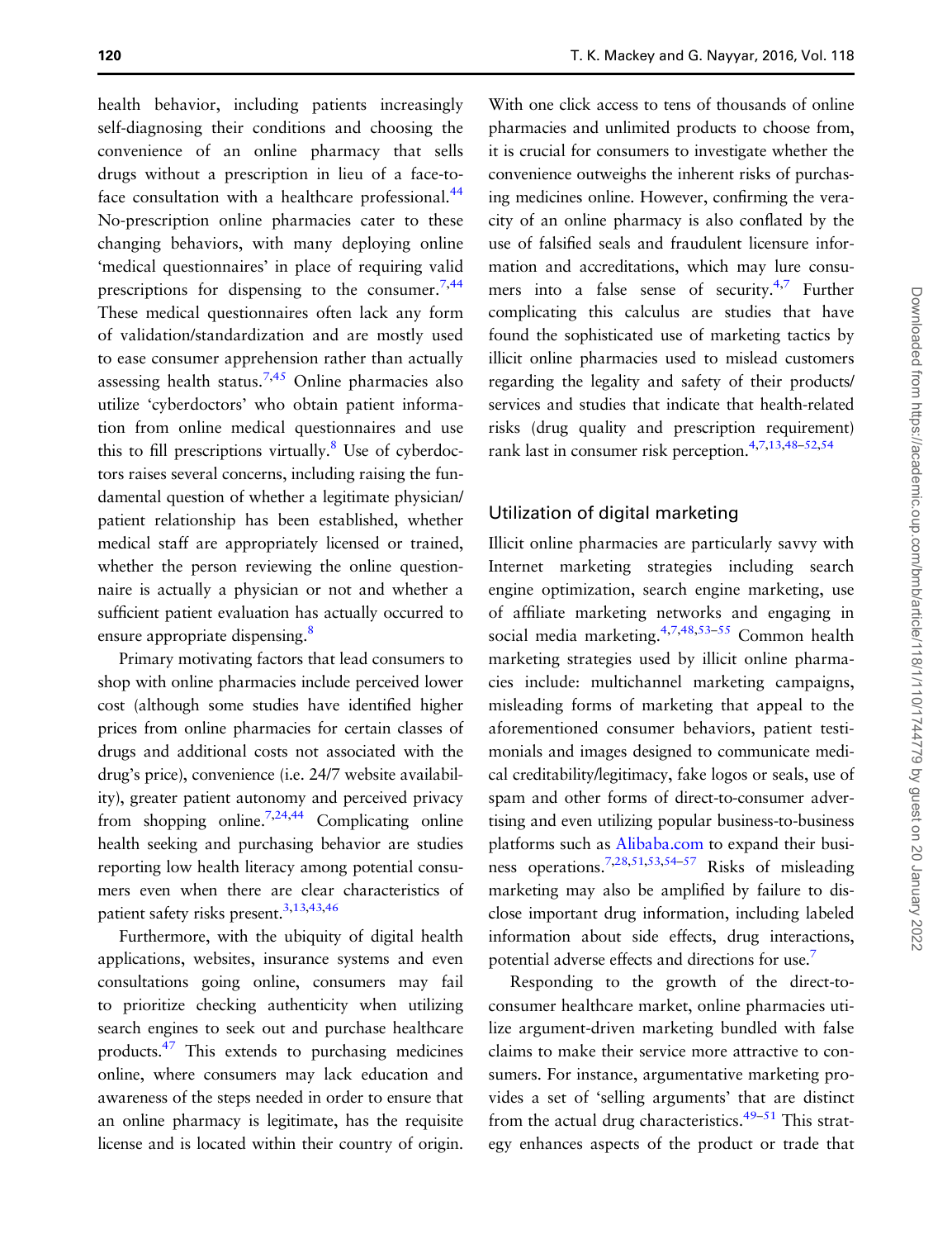are valuable to the consumer, while de-emphasizing the risks. Ultimately, this creates an information gap for consumers, specifically de-emphasizing/ omitting information, which is needed to make informed health decisions versus information that purely promotes the sale of a product. In a study of ~175 online pharmacies by Orizio *et al.*,<sup>[49](#page-15-0)</sup> all of the sites reviewed marketed privacy and in a subset, more than half emphasized lower prices, shorter delivery times, more privacy and high-quality products. Finally, 77% required no prescription and >50% had a health questionnaire to ease potential consumers concerns.<sup>49</sup> While these strategies may be appropriate for sale of other commercial products, they remain secondary and even, at times, detrimental as vendor selection factors for health products where efficacy and safety are crucial.

Several studies have also examined the use of social media by illicit online pharmacies and have found high usage rates on popular platforms such as Facebook and Twitter.<sup>[54](#page-15-0)</sup> This includes a 2015 study by from Tyrawski and DeAndrea,<sup>[55](#page-15-0)</sup> which sampled social media content for the top 20 US pharmaceutical drugs and found that illicit online pharmacy content was found in 17% of all Facebook pages reviewed and illicit online pharmacy content was also disseminated in user-generated comments on Facebook and YouTube. A separate 2015 study by Katsuki et al.<sup>[58](#page-15-0)</sup> found that an alarming 76% of all tweets it analyzed containing a generic name for a controlled substance were associated with a single marketing affiliate who then linked to rogue online pharmacies selling controlled substances online. Furthermore, unlike other venues of the Internet that have exercised more enforcement actions (e.g. sponsored web advertisements/ search keywords), social media remains largely unregulated and freely accessible for use by questionable actors, including among them, illicit online pharmacies.<sup>48,54</sup>

#### Google trends analysis

In order to augment findings explored in this review, we also conducted an analysis of Internet pharmacy key search terms using 'Google Trends' (which provides data that can be analyzed to assess popularity of search engine terms.) We analyzed three keywords associated with illicit online pharmacies: 'Internet pharmacy', 'online pharmacy', and 'no prescription' for the period from 2004 to January 2016. We further focused our analysis for the Google Trends subcategory 'Health', which was automatically assigned to the keywords of interest. The search term with the highest interest over this time period was 'online pharmacy'. Our findings indicate that interest for Internet pharmacy-related keywords has actually decreased from 2004 to 2016 (Fig. [1\)](#page-3-0). However, these findings may merely support the fact that consumers are engaged in more sophisticated searches and the use of specific and/or longer keywords. It may also reflect competitive pressures of marketing affiliates and online pharmacies who need to bid and compete in new search term domains, as generic terms, such as 'online pharmacy', become too general or over saturated from a search engine optimization and search engine marketing perspective (e.g. a similar analysis conducted on the keywords 'Viagra no prescription', 'Viagra online' and 'buy Viagra online' indicated overall sustained interest over the same time period.) Results may also reflect changing trends in consumer Internet pharmacy information seeking, marking a shift away from search engines and keyword searches as other forms of marketing exposure, such as social media, become more common as an online pharmacy marketing strategy.

#### Geographic locations and consumer demographics

A recent survey estimates that 80% of online pharmacies target English-speaking countries (like the USA and the UK), and approximately 10% target Japanese-speaking populations.<sup>[2](#page-13-0)</sup> However, there is limited research available on where many of these illegal pharmacy operations are physically located. For example, a 2002 study found that Internet pharmacies were located in 13 countries and a 2009 study that analyzed 118 websites (81% which were no prescription) found that only 43% pro-vided a precise location.<sup>[50,59](#page-15-0)</sup> Research conducted by the private Internet monitoring and security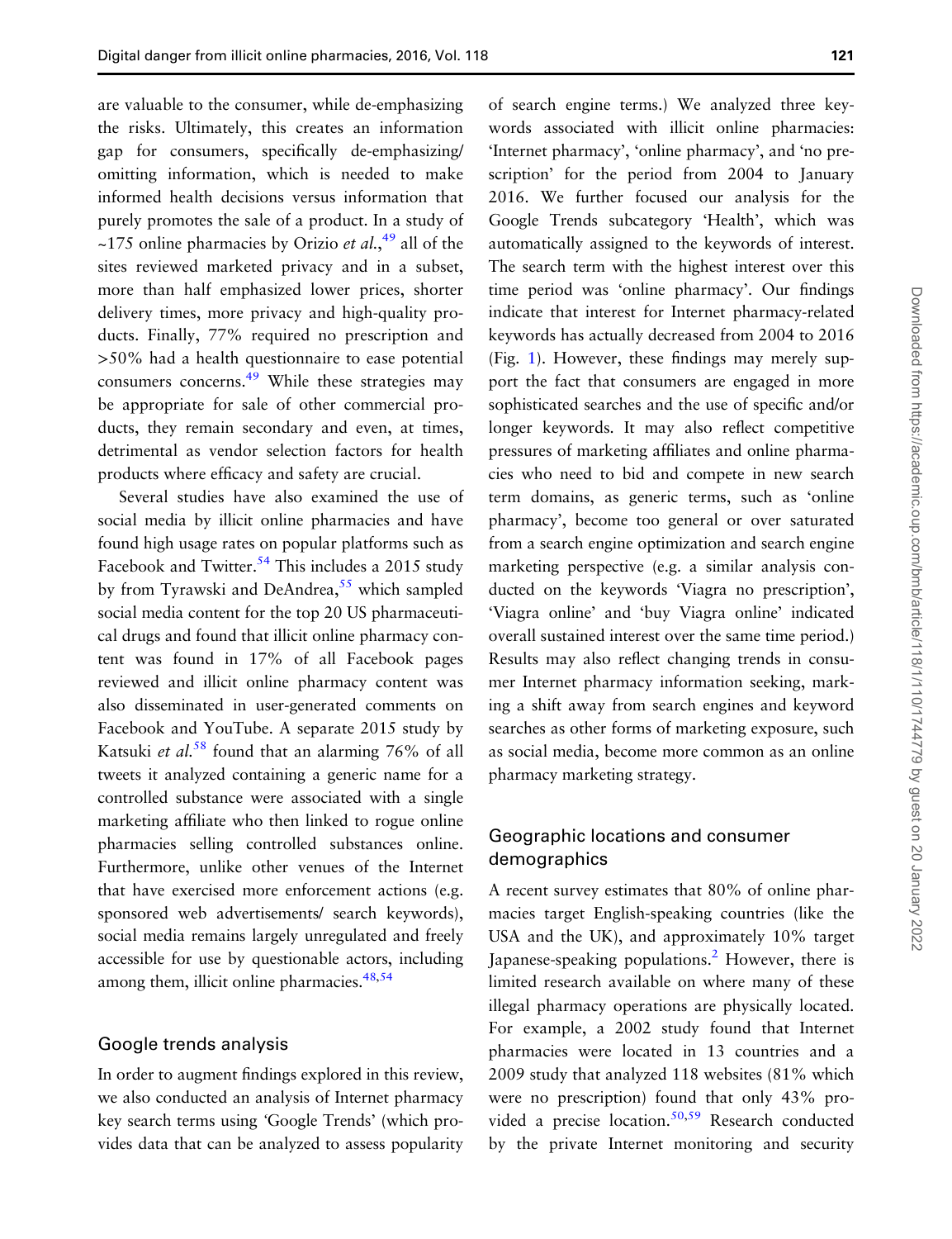company LegitScript via their 2015 survey found that the majority of illegitimate online pharmacies were hosting their content on US servers, a finding that mirrors that reported in the systematic review conducted by Orizio et al.<sup>[7](#page-13-0)</sup>

However, geographic information may be of dubious quality given that studies have found that physical location reported by an online pharmacy may not match domain name registration information[.7](#page-13-0) Also, an Internet pharmacy may simply operate as a virtual portal for the consumer but may not correspond to an actual physical business location that is in use. This is reflected by studies that have found that the declared physical location of a website and actual location of the pharmacy operations often do not match[.7](#page-13-0) Additionally, since more of the world is reachable via mobile phones and Internet than ever before, online pharmacies are also reportedly beginning to grow in emerging markets.<sup>3[,13](#page-14-0)</sup> Recent reports of large investments in new online pharmacies catering solely to populations in India (e.g. [www.mChemist.com\)](http://www.mChemist.com) and Pakistan reflect this growing trend and should be carefully monitored.

The demographics of users who actively shop with Internet pharmacies are also being explored. A 2003 study surveyed Internet pharmacy consumers and found that they were older than nonusers, had more prescriptions to fill and had higher healthcare expenditures. $60$  Another study, which surveyed adult patients in an emergency department found that approximately 5% purchased medicines online and that most of them were on multiple medications but found no difference in age between those who purchased online and those who did not  $61$ 

The review by Orizio *et al.*<sup>[7](#page-13-0)</sup> found that survey data on the topic was available between 2003 and 2010 but was predominantly from the USA (and also included Europe and South America) and was primarily used to investigate macro and micro consumer characteristics. Results varied but generally reported that the percentage of people purchasing medicines online ranges between 1 and 6% based on a variety of factors including types of drugs sought/purchased, sample population survey setting, age, education and income status, level of technology familiarity and whether the user was a substance abuser. $\frac{7}{7}$  $\frac{7}{7}$  $\frac{7}{7}$  These results provide important clues into what types of patients/consumers may be more likely to utilize online pharmacy services though it also indicates that there may not be a 'single' profile for an online pharmacy customer and that users are as diverse as the medications they seek out. More robust and representative samples are needed in order to further map out key characteristics of online pharmacy consumers.

Reflective of some of the identified consumer characteristics explored in surveys more than a dozen clinical case reports have identified patients directly adversely impacted by drugs purchased online. Examples include a 51-year-old registered nurse who presented to an emergency department and was diagnosed as suffering from new-onset congestive heart failure, after self-treating herself with drugs purchased online and a separate case report of an unintentional overdose of phentermine ordered over the Internet by a 20-year-old patient with a history of anorexia nervosa.<sup>[62,63](#page-15-0)</sup> Other case reports further reflect the diversity of Internet pharmacy consumers, which encompass those as young as 18 and as old as 67 years, cases with a multitude of symptoms, conditions and diseases, several examples of addiction/substance abuse and reports of adverse events and even death due to self-administration by purchasing medicines online.<sup>[7](#page-13-0)</sup> The majority of these reported cases occurred in the USA, though also included patients located in Europe.<sup>[7](#page-13-0)</sup> However, case reports are a crude measure of incidence, with the majority of Internet pharmacy-related cases likely left unreported, even if resulting in an adverse outcome. Studies also indicate that illicit online pharmacies often target vulnerable population groups, including the disabled, elderly, those with low socioeconomic status and youth and adolescents (the later primary for the purposes of substance abuse)[.4,](#page-13-0)[64](#page-15-0)

#### Cybersecurity threats

Though the patient safety risks associated with illicit online pharmacies are arguably the most pressing societal concerns, cybersecurity and privacy issues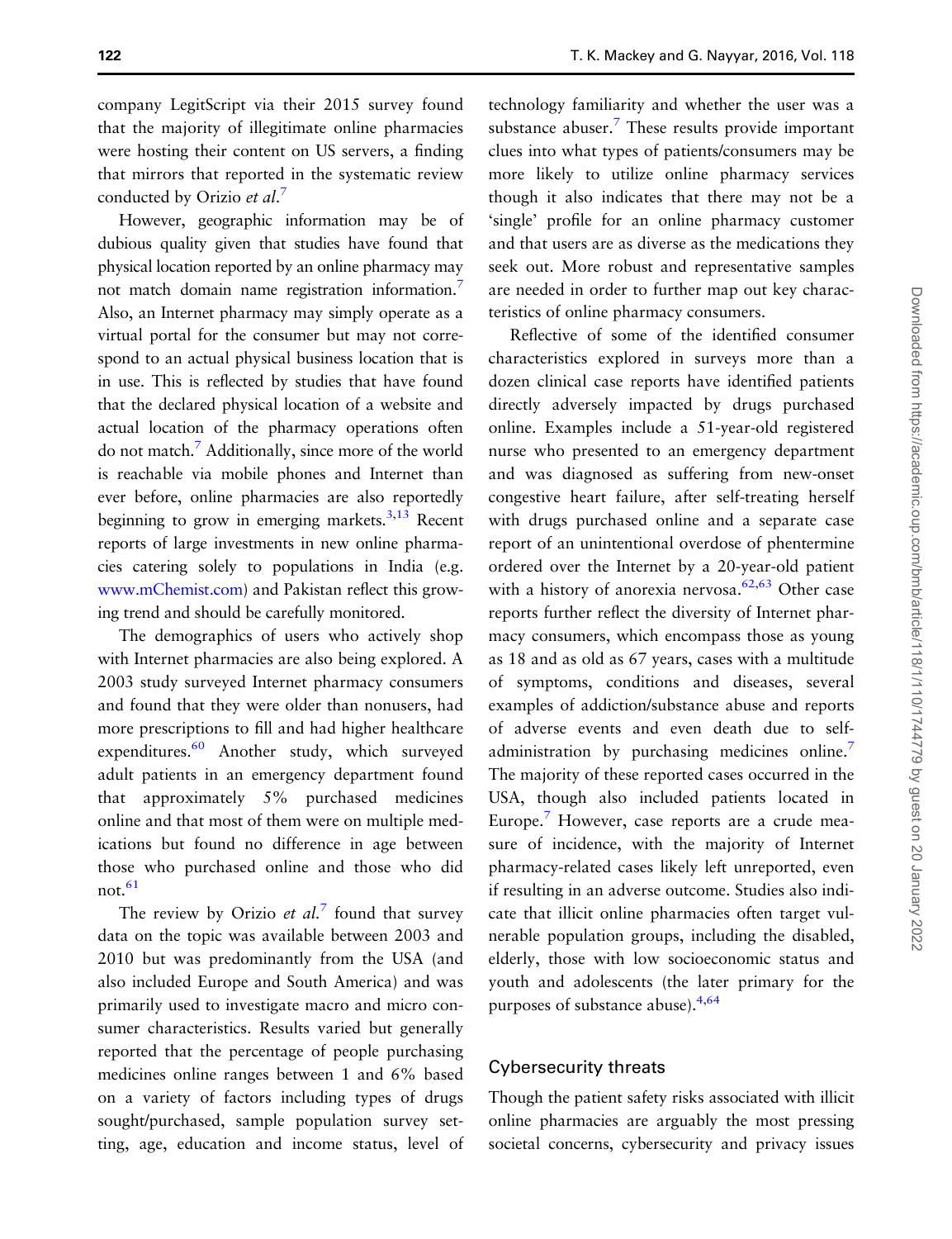are also important factors to assess in regards to consumer protection. This potential threat is reflected in a 2011 study that reviewed 60 online pharmacy websites and found that the majority (80%) had either critical or medium-level vulnerabilities that do not provide adequate protection for online consumers.<sup>65</sup> Similarly, the National Association of Boards of Pharmacy (NABP) found that 17% of Internet pharmacies examined in their study failed to provide a secure site.<sup>7</sup> Furthermore, illicit online pharmacies have been associated with larger organized criminal networks that use email spam, viruses/malware/spyware and other cybersecurity threats to engage in financial fraud and data phishing activities. $3,13$  $3,13$ 

Computer science researchers have also conducted empirical analysis to further explore how online marketing affiliate networks, forum and social spam, malware, payment processors and use of botnets act as key tools in this form of health-related cybercrime.<sup>[66](#page-15-0)–[68](#page-15-0)</sup> Additionally, in LegitScript's 2016 annual report, a key finding was the centralized affiliation of illicit online pharmacies. The report highlighted that only 3% of illicit online pharmacies were independent or the 'sole or primary Internet presence for a particular prescription medicine seller'.<sup>[2](#page-13-0)</sup> This suggests that there are approximately 125–150 networks, or groupings, of Internet pharmacies that represent >90% of the entire illicit online pharmacy market.<sup>[2](#page-13-0)</sup> Findings that Internet pharmacy networks are centralized or rely upon certain Internet service provider (ISP) networks are similar to those by Levchenko et al. and McCoy et al., which have identified a small number of banks that are critical to payment processing for online pharmaceutical sales.<sup>66,69</sup> Finally, an emerging area of concern is the anonymous sale of prescription drugs in the dark web through Tor (an anonymizing software that encrypts computer IP addresses) and the ability for consumers to transact purchases using the anon-ymous cryptocurrency BitCoin.<sup>21,[70](#page-16-0)</sup>

#### Data collection methodologies

Data collection methods to determine availability and access to prescription drugs via illicit online pharmacies primarily focused on different strategies

of conducting web-based searches and surveillance though other methodologies were also utilized. Methods observed included: (1) conducting surveillance and content analysis of web forums (where individual users post comments and experiences about availability of prescription drugs from online pharmacies); (2) web surveillance through querying search engine results and content coding online pharmacy websites using structured keyword searches, meta-search engines or cross-section study designs; (3) conducting content analysis of illicit online pharmacies by searching other information sources (e.g. email spam, websites listing or rating online pharmacy information); (4) experimental designs testing health literacy of respondents for illicit online pharmacy dangers; and (5) the use of survey instruments on potential online consumers and patients[.7](#page-13-0)[,24,30](#page-14-0)[,50,59,61,](#page-15-0)[71,72](#page-16-0) Two relatively unique study designs included creation of fictitious illicit online pharmacy content to test health literacy of undergraduate students in relation to clear risk factors and a separate study that created a fictitious illegal online pharmacy advertisement to measure potential consumer exposure to social media marketing.<sup>46,48</sup>

#### **Discussion**

#### Key challenges

Our review of the scholarly literature addressing illicit online pharmacies uncovered a host of risk characteristics and ongoing challenges that have yet to be sufficiently addressed, a state of affairs that continues to put patients all around the world at risk. Despite continued lack of knowledge on key characteristics, concerns regarding the proliferation of online pharmacies are not new, with risks to patient safety recognized for more than a decade. Though public awareness, research and policy attention has increased, the online pharmacy economy continues to thrive, with up to 20 new illegitimate pharmacies reportedly becoming 'live' each day in [2](#page-13-0)015.<sup>2</sup>

Given that the Internet is a somewhat chaotic collection of voluntary networks that lack governance by any central multilateral body, it is not surprising that solutions aimed at combatting this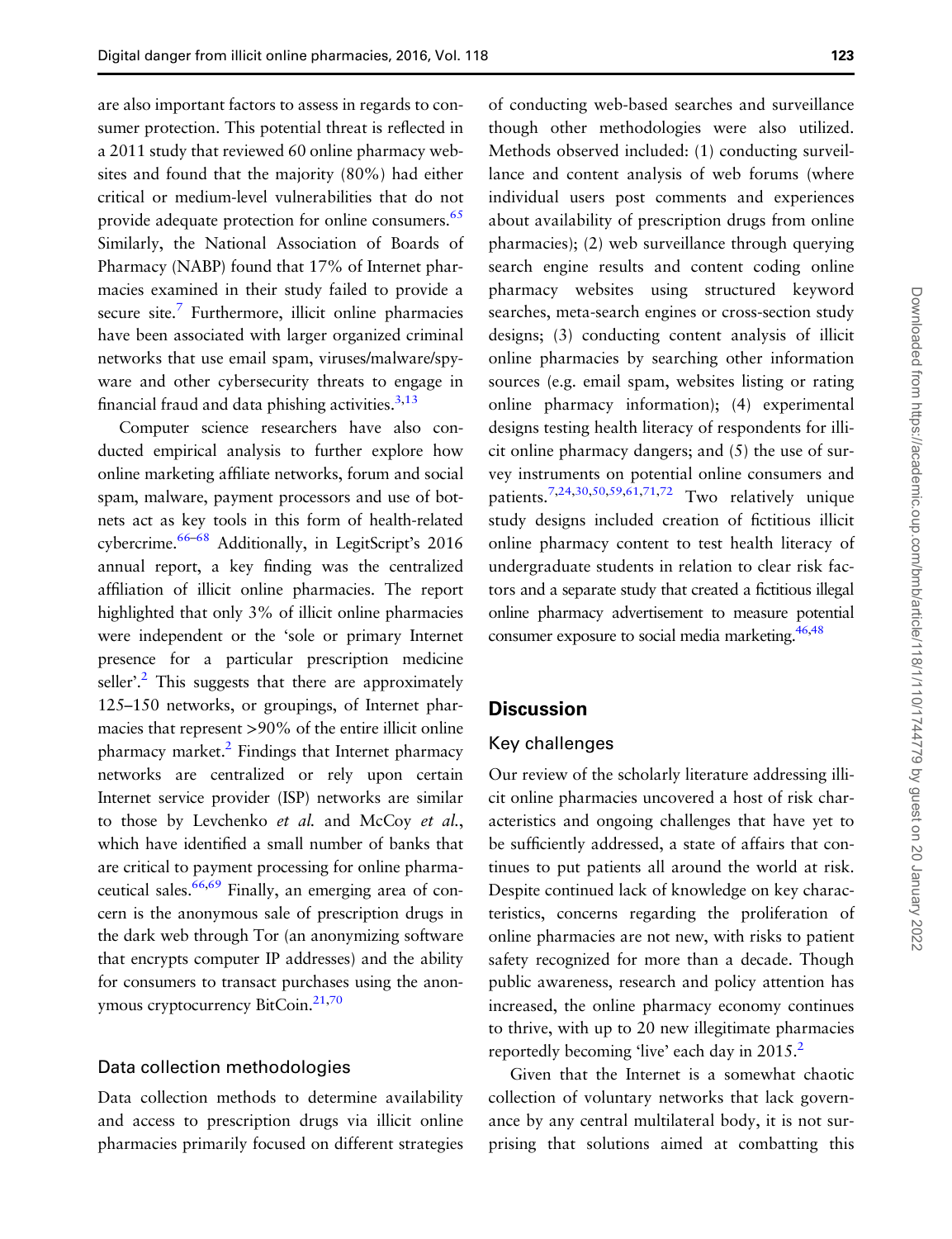illicit digital trade in medicines have been elusive. $13$ In fact, international organizations such as the WHO, UN Office on Drugs and Crime (UNODC) and the International Criminal Police Organization (Interpol), specifically recognize the threat posed by illicit online pharmacies, which provide a digital platform for illegal manufacturers and criminal networks to engage in the transnational distribution and sale of SSFFCs.<sup>[13,15](#page-14-0)</sup> This is exemplified by the fact that drugs purchased via no-prescription online pharmacies often originate from overseas markets other than where the intended consumer resides.<sup>[57](#page-15-0)</sup>

Commentary and law/policy-related articles also expressed concerns about the lack of sufficient enforcement, legislation and regulatory harmonization needed in order to adequately protect consumers from the globalization of online pharmacies and their use of misleading direct-to-consumer advertising that is transmitted via Internet technologies.  $4,13$  $4,13$ Reflecting this gap in global governance and international law, a report issued by the WHO surveying its Member States on the topic found that 66% of countries had no legislation that either explicitly allowed or prohibited Internet pharmacy operations (with only 19% of those that regulated the practice prohibiting it.) $3,13$  $3,13$ 

Attempts to reign in the uncontrolled expansion of online pharmacies has been an ongoing challenge in the USA, since 1999, when the Clinton administration first announced efforts to regulate online pharmacies. $1,73$  $1,73$  $1,73$  Since then, a number of legislative attempts to address the problem have been explored but with limited success.<sup>[4,](#page-13-0)[56](#page-15-0)</sup> For example, recent US antipiracy legislation that included provisions that would have regulated online pharmacy marketing practices was promptly defeated due to public backlash related to non-health issues associated with piracy, copyrights and other consumer goods.<sup>74</sup> The debate also extends to regulatory approaches pursued in other high-income countries/regions such as the European Union, Australia and Canada, which have specifically called for enactment of new rules, legislative reform and international coopera-tion to address the issue.<sup>3,4,[13](#page-14-0)[,56,](#page-15-0)[75,76](#page-16-0)</sup>

The inherent complexity of the illicit online pharmacy ecosystem introduces several challenges in tackling this issue from a legal and law enforcement perspective[.16](#page-14-0) Specifically, illicit online pharmacy operations include the participation of various legal and illegal actors that collectively participate in an interconnected but also fragmented online e-commerce environment that 'both' enables medicine sales online and allows purveyors to avoid regula-tion and enforcement.<sup>[5](#page-13-0)[,13](#page-14-0)</sup> This ecosystem includes actors in different sectors that supply, create and drive demand, including ISPs (who provide the infrastructure and services to support e-commerce platforms and websites), sources of SSFFC medicines (who act as manufacturers, suppliers and traders for medications sold by online pharmacies), online marketing sources (that actively market the services/products of online pharmacies to consumers), other e-commerce service providers (i.e. shipping companies, banks and credit card processors) and of course the actual end user consumer who is the ultimate source of demand and payment (Fig. [2](#page-10-0).) Hence, any effective solution must address all stakeholders who are participants in this ecosystem and include broad international participation.

#### Current responses

Local, national, regional and international law enforcement organizations have attempted to combat and control the distribution of SSFFC medicines via illicit online pharmacies. The majority of the literature on enforcement activities has been related to addressing the online availability of controlled substances and opioid analgesic agents (e.g. hydrocodone, oxyco-done, codeine and tramadol.)<sup>[71](#page-16-0)</sup> This is not surprising given the death of 17-year-old US teenager Ryan Haight in 2001, which led to the passage of the Ryan Haight Online Pharmacy Consumer Protection Act of 2008 (RHA) that prohibits the online sale of controlled substances and is administered by the US Drug Enforcement Agency.<sup>[4](#page-13-0)[,56](#page-15-0)</sup> However, commentaries have been critical regarding the effectiveness of RHA and its lack of regulation of emerging forms of health and social media marketing now popular among youth and adolescents. $56,58$ 

In the USA, a prime example of law enforcement efforts against illicit online pharmacy operators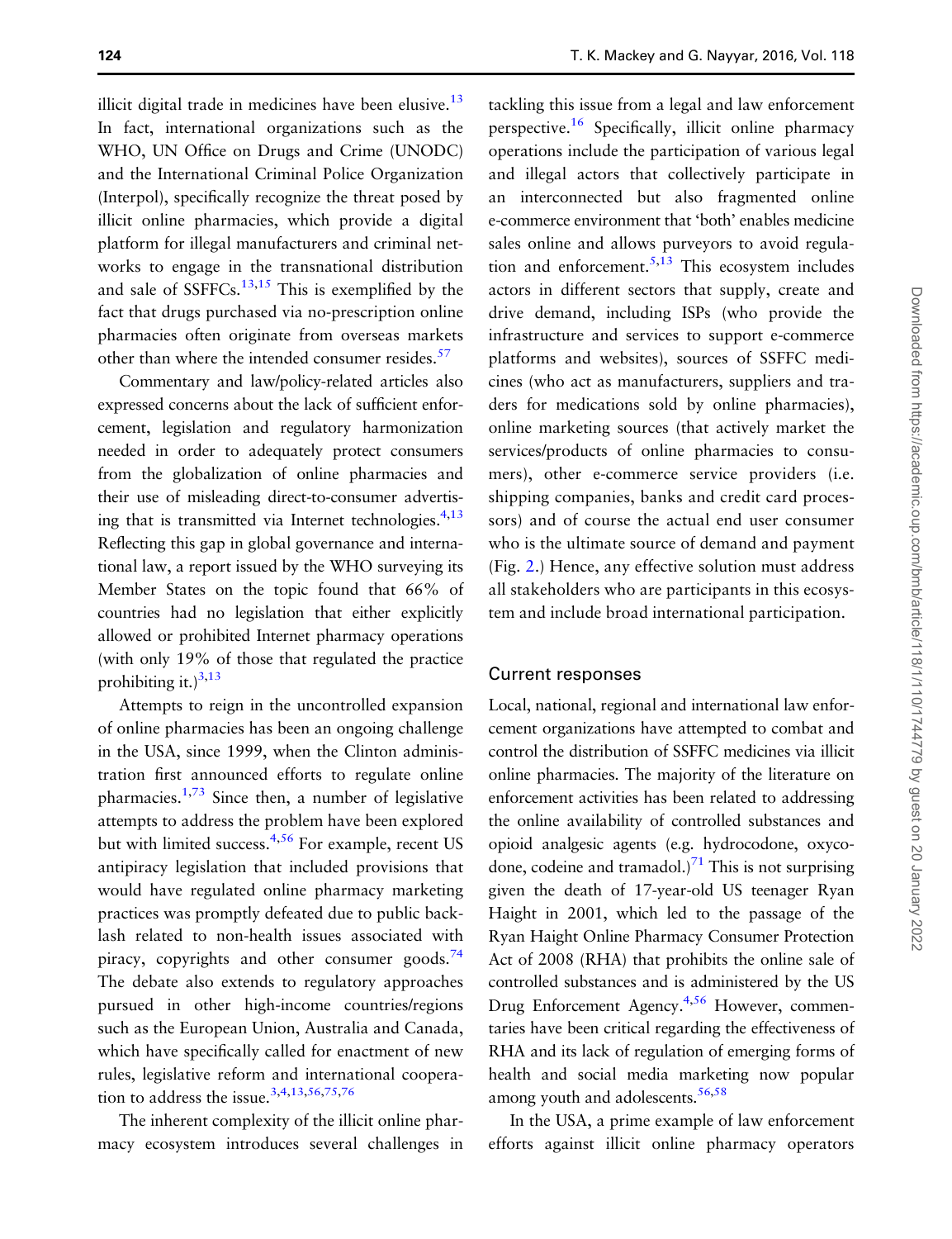<span id="page-10-0"></span>

Fig. 2 Internet ecosystem for illicit online pharmacies.

includes convictions pursued by the US Department of Justice (DOJ) against owners of online and mailorder pharmacies including [RxNorth.com](http://www.RxNorth.com) and [Canadadrugs.com](http://www.Canadadrugs.com) (the later implicated in the detection of counterfeit anticancer drug Avastin in US oncology clinics)[.77,78](#page-16-0) Individual US states have also fined domestically based online pharmacies, including a \$15 000 fine levied against an Internet pharmacy in Missouri that was owned by a former US House of Representatives candidate in 2000.<sup>79</sup> However, these targeted enforcement efforts appear to have limited impact. In 2015, LegitScript conducted 29 online test buys from the illegal online market, more than half of which were shipped from India utilizing the US Postal Service. Most importantly, none of the test buys of illicit pharmaceuticals entering the USA were intercepted by the US Customs reinforcing the need for stricter regulations and improved enforcement strategies and screening technologies.<sup>59</sup>

Globally, the Council of Europe's Medicrime Convention is the only internationally legally binding criminal law instrument that attempts to address the counterfeiting of medical products and similar crimes involving threats to public health. $80$  The Medicrime convention was recently entered into force in January 2016, following ratification by five countries but is also open to all countries. Importantly, the convention also emphasizes the risk of Internet sales of medicines and considers them 'aggravating circumstances' when applying sanctions to offenses under the convention.<sup>81</sup> Separately, other policy commentators have focused on developing a 'model law' or a special internationalled technical working group to specifically address Internet-based medicines crime and transnational cybercrime related to online pharmacies.<sup>[17](#page-14-0),[82](#page-16-0)</sup>

An example of global law enforcement activities against online pharmacies is Interpol's 'Operation Pangea'. This is an operation coordinated by Interpol in an international week of action aimed at tackling the online sale of SSFFC medicines sold internationally. In its first year, Operation Pangea was only coordinating in 10 countries, and in its second year reported taking down 237 websites illicitly selling medicines. Reflective of the transformed digital marketplace for online pharmacies, in its eighth year, Operation Pangea coordinates with over 235 agencies and 115 countries working together to seize a reported 20.7 million fake and illicit medicines and shutting down 2410 websites (Fig.  $3$ ).<sup>83</sup>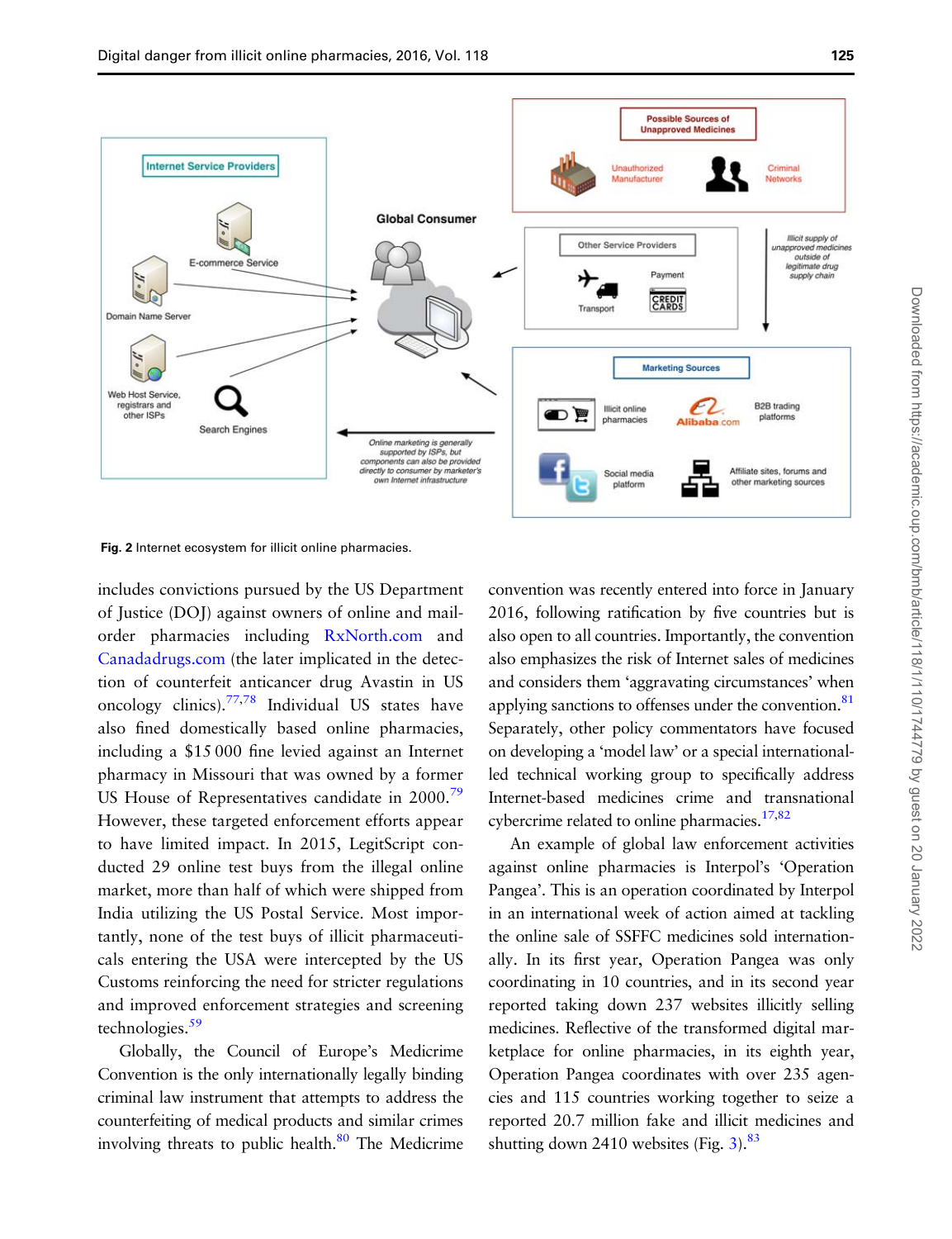<span id="page-11-0"></span>

-Operation Pangea: http://www.interpol.int/Crime-areas/Pharmaceutical-crime/Operations/Operation-Pangea

Fig. 3 Figure depicting number of illicit online pharmacies reported in various sources and number of illicit online pharmacies removed by Interpol Operation Pangea (2000–2015).

There have also been significant efforts to combat online pharmacies via online verification schemes, seals, certifications and most recently a newly approved pharmacy generic top-level domain name.<sup>[84](#page-16-0)</sup> As early as 1999, the US NABP has operated its Verified Internet Pharmacy Practice Sites (VIPPS) program in an effort to certify and accredit online pharmacy quality via inspections and other forms of oversight.<sup>[16](#page-14-0),[85](#page-16-0)</sup> The program conducts

surveys and site inspections and provides certified pharmacies a display of the VIPPS seal on their websites. The seal was intended to be a key benchmark for consumers to measure the pharmacy's quality practices and ensure consumer safety. While the NABP VIPPS program is not a codified statebased regulation, it nevertheless allows verification, certification and private oversight of online pharmacies that voluntarily pursue VIPPS accreditation.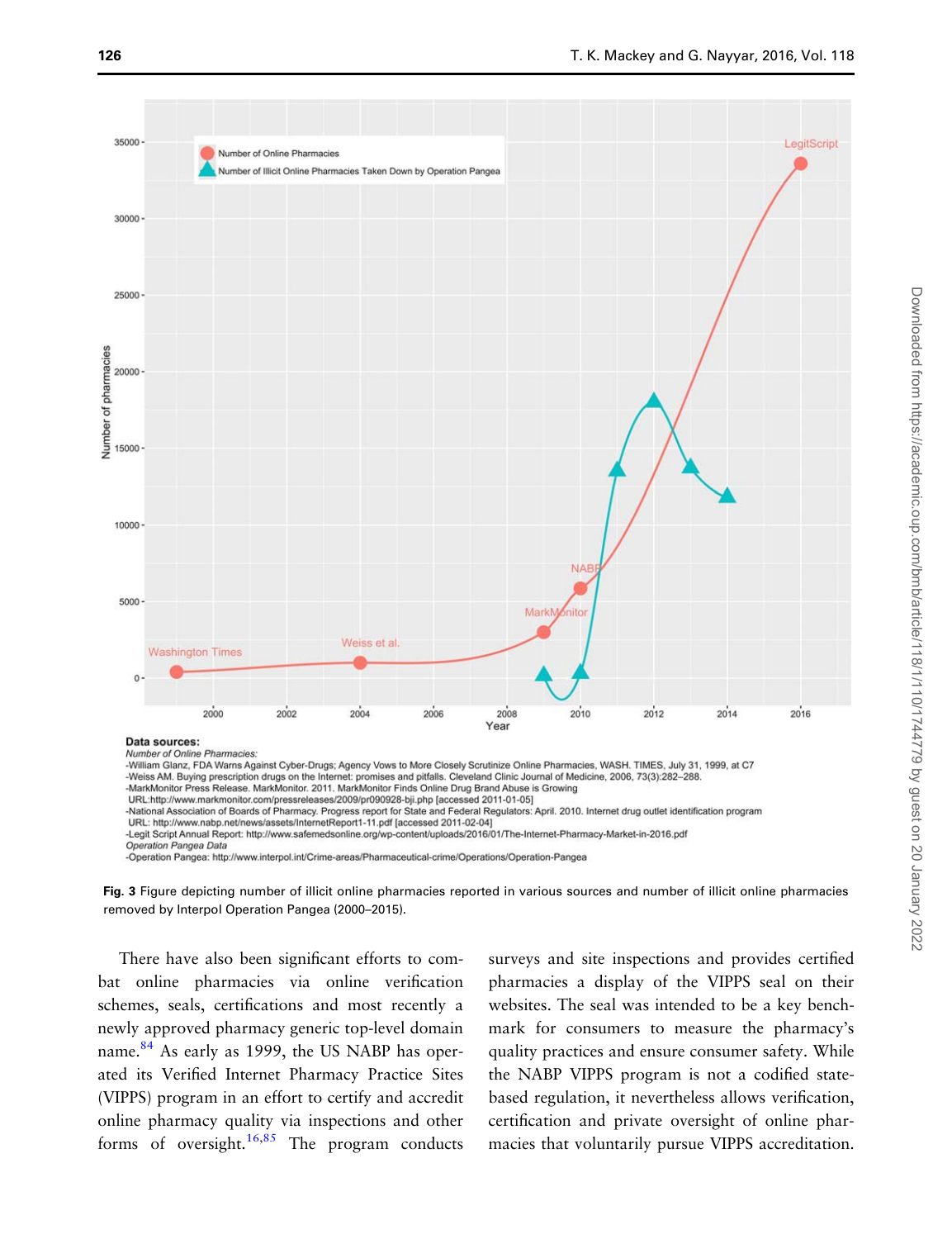Furthermore, NABP reserves the power to suspend VIPPS participation in the event of website noncompliance and in conjunction with state pharmacy licensure boards.<sup>[86](#page-16-0)</sup> Interestingly, several commentators in the literature have expressed a preference for the greater adoption of VIPPS over broader govern-ment regulation of the Internet.<sup>[1,](#page-13-0)[87](#page-16-0)</sup>

The European Commission has also introduced a new logo for its member states to determine which online medicine retailers are safe under the Falsified Medicines Directive.<sup>[88](#page-16-0)</sup> The logo meets specific technical, electronic and cryptographic requirements for verification of authenticity provided in the directive and is adaptable to different languages of its Member States.<sup>88</sup> To verify the authenticity of the pharmacy, the consumer clicks on the logo and is redirected to the entry of the pharmacy on the national list. The logo went into effect in July 2015, and each of the member states contributes to keeping an updated list of verified legitimate pharmacies. As a new initiative, the effectiveness and the potential impact of the EU common logo is not yet known.

While logos, with appropriate consumer awareness and verification processes, can be effective in enabling consumers to differentiate between safe and illegitimate pharmacies, these logos also carry the risk of misuse as detailed by a report prepared by the Alliance for Safe Online Pharmacies—European Union and the US Government Accountability Office.<sup>[16](#page-14-0),[89](#page-16-0)</sup> In part, due to reports of such misuse, the recently launched a .pharmacy generic top-level domain has been touted as a more secure measure than accreditation seals—which has been funded by pharmaceutical companies and supported by several

community organizations. $90$  The .pharmacy gTLD represents a dedicated name space on the Internet administered by NAPB, where only pharmacies that meet NAPB standards and applicable international pharmacy laws will be able to register a second-level domain (subdomain) on the .pharmacy top-level domain.<sup>[90](#page-16-0)</sup>

Further, within an impersonal e-commerce space, the role of the third-party verification programs and aggregators has been seen successful in other industries but struggles to scale for the online pharmaceutical market. While some resources, such as the ones described above, are currently available to patients and consumers shopping for medicines online, their market penetration has been low, potentially because they are new, not well known and have yet to be adequately embedded into web technology. An alternative consumer-enabling approach could be to develop dedicated search engines or web tools that only index verified and accredited online pharmacies (e.g. using LegitScript's online verification database or NABP's. pharmacy domain). These technologies would meet consumers where they search for health information and could provide vital real-time verification regarding the safety and authenticity of an online pharmacy.

Finally, several studies have called for increased health communication, promotion and education initiatives to better inform the public about the dangers of purchasing medicines online and what warning signs to look for.<sup>46</sup> A summary of the key risk factors that should be reviewed by consumers before purchasing from an online pharmacy is listed in Table 1. However, a recent 2016 article by Anderson et  $al^{91}$  $al^{91}$  $al^{91}$  found that key stakeholders

#### Table 1 Key risk characteristics of an online pharmacy

<sup>(1)</sup> Website markets the sale of a prescription drug product without the need to provide a prescription or offers to use an online medical questionnaire in lieu of a prescription

<sup>(2)</sup> Website does not provide complete or identifiable contact information or provide a physical location for its business

<sup>(3)</sup> Website operates outside of the country you reside and does not have accreditation or appropriate licensure to operate in your country

<sup>(4)</sup> Websites lacks a verifiable pharmacy license in the country it operates, does not have VIPPS accreditation (USA consumers), does not have EU common logo (EU consumers) and/or is listed as 'rogue' or 'unapproved' on the LegitScript database<sup>1</sup>

<sup>(5)</sup> Website offers medicine prices that are substantially lower than average market value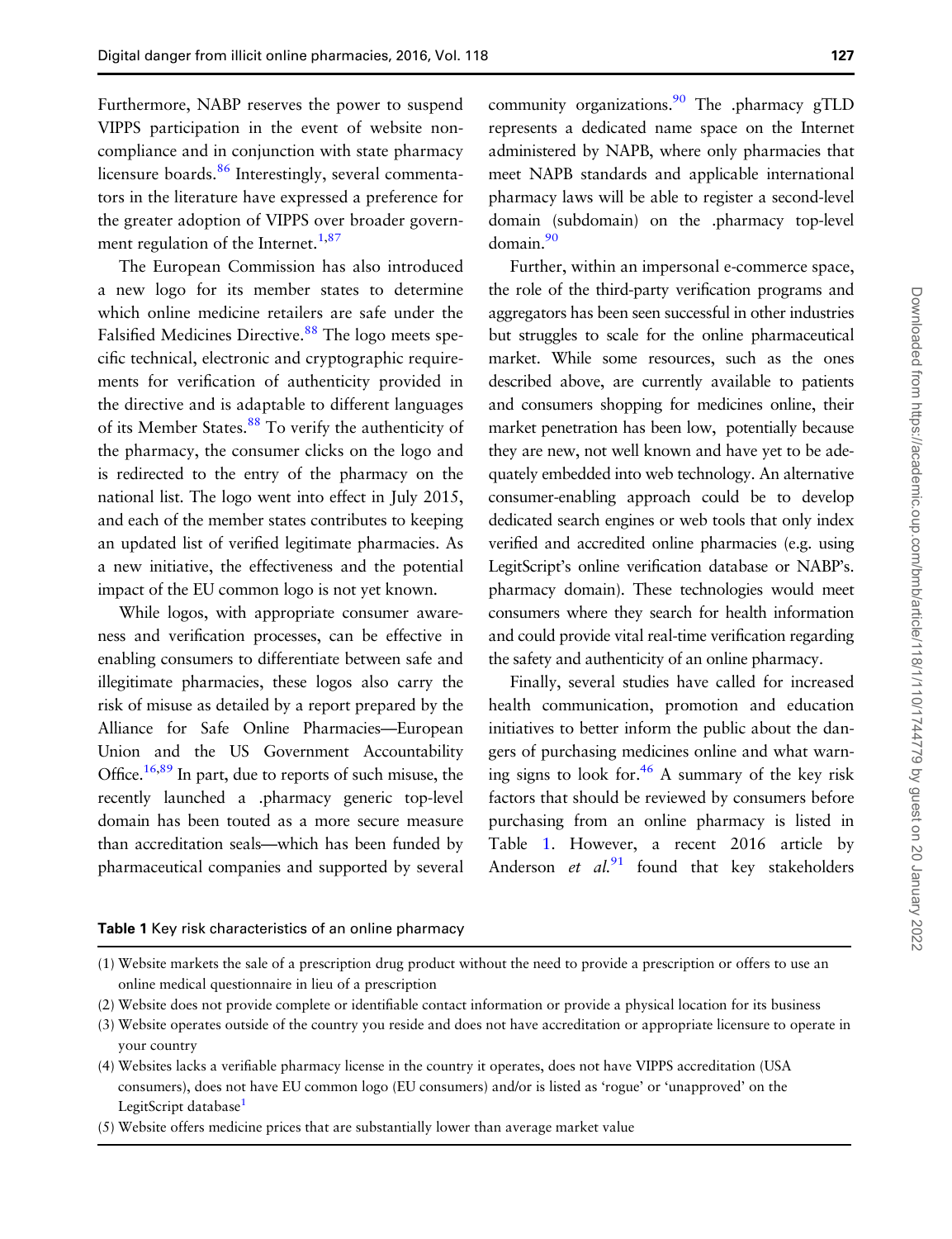<span id="page-13-0"></span>involved on the issue of illicit online pharmacies have had limited effectiveness when disseminating consumer awareness information, often did not have dedicated consumer awareness content on the issues and also found that only half had media planning strategies to measure the effectiveness of their outreach programs. This suggests that even though consumer education and awareness is broadly recognized as a key strategy in stemming demand for illicit online pharmacy services, there is little concentrated effort or funding dedicated to these activities.

# Conclusion

Illicit online pharmacies are a serious and immediate threat to patients seeking healthcare and medicines globally. While legitimate online pharmacies provide many benefits including convenience and privacy, the proliferation of illicit online pharmacies with their attendant risks of patient injury or even death has made purchasing medicines via the Internet an extremely dangerous practice. On reviewing the literature, we find that: (1) the prevalence of illicit online pharmacies has grown rapidly and continues to pose a substantial threat to patient safety and public health; (2) the solutions to combat illicit online pharmacies are missing a focus on innovative technologies and the need for harmonized international regulations that evolve rapidly with the evolution of e-commerce and Internet technology; and (3) there is a critical need to build international consensus on a coordinated multistakeholder response to address the unique and complex threats posed by illicit online pharmacies in order to ensure the safety of patients globally.

# Author Contributions

TKM conceived the review, TKM and GN conceived the design, analyzed and interpreted the data, and jointly wrote and edited the manuscript.

# Conflict of interest statement

TKM is a non-compensated member of the academic advisory panel of the social welfare organization the Alliance for Safe Online Pharmacies. He also received funding for a separate project from ASOP through a pilot research grant exploring prescription drug abuse risks online. Funder had no role or input in the study. There was no involvement of anyone other than the authors in the conception, design, collection, planning, conduct, analysis, interpretation, writing, and discussion to submit this work. Authors report no other financial relationships with any organizations that might have an interest in the submitted work.

#### **References**

- 1. Gallagher JC, Colaizzi JL. Issues in Internet pharmacy practice. Ann Pharmacother 2000;34:1483–5.
- 2. CSIP, LegitScript. The Internet Pharmacy Market in 2016: Trends, Challenges, and Opportunities [Internet]. safemedsonline.org. 2016 . Available from: [http://www.](http://www.safemedsonline.org/wp-content/uploads/2016/01/The-Internet-Pharmacy-Market-in-2016.pdf) [safemedsonline.org/wp-content/uploads/2016/01/The-](http://www.safemedsonline.org/wp-content/uploads/2016/01/The-Internet-Pharmacy-Market-in-2016.pdf)[Internet-Pharmacy-Market-in-2016.pdf](http://www.safemedsonline.org/wp-content/uploads/2016/01/The-Internet-Pharmacy-Market-in-2016.pdf) (22 January 2016, date last accessed).
- 3. WHO. Safety and security on the Internet: Challenges and advances in Member States [Internet]. WHO. 2011. Available from: [http://www.who.int/goe/publica](http://www.who.int/goe/publications/goe_security_web.pdf) [tions/goe\\_security\\_web.pdf](http://www.who.int/goe/publications/goe_security_web.pdf) (5 March 2013,date last accessed)
- 4. Liang BA, Mackey T. Searching for safety: addressing search engine, website, and provider accountability for illicit online drug sales. Am J Law Med 2009;35: 125–84.
- 5. Fittler A, Bősze G, Botz L. Evaluating aspects of online medication safety in long-term follow-up of 136 Internet pharmacies: illegal rogue online pharmacies flourish and are long-lived. J Med Internet Res 2013;15:e199.
- 6. Baert B, Spiegeleer B. Quality analytics of Internet pharmaceuticals. Anal Bioanal Chem 2010;398:125–36.
- 7. Orizio G, Merla A, Schulz PJ, et al. Quality of online pharmacies and websites selling prescription drugs: a systematic review. J Med Internet Res 2011;13:e74.
- 8. Fung CH, Woo HE, Asch SM. Controversies and legal issues of prescribing and dispensing medications using the Internet. Mayo Clin Proc 2004;79:188–94.
- 9. Henney JE. Cyberpharmacies and the role of the US food and drug administration. J Med Internet Res 2001;3:e3.
- 10. News Release. CVS Health and Target Announce Completed Acquisition of Target's Pharmacy and Clinic Businesses [Internet]. corporate.target.com. 2015. Available from: [http://corporate.target.com/article/2015/](http://corporate.target.com/article/2015/12/cvs-target-acquisition-complete) [12/cvs-target-acquisition-complete](http://corporate.target.com/article/2015/12/cvs-target-acquisition-complete) (22 March 2016, date last accessed)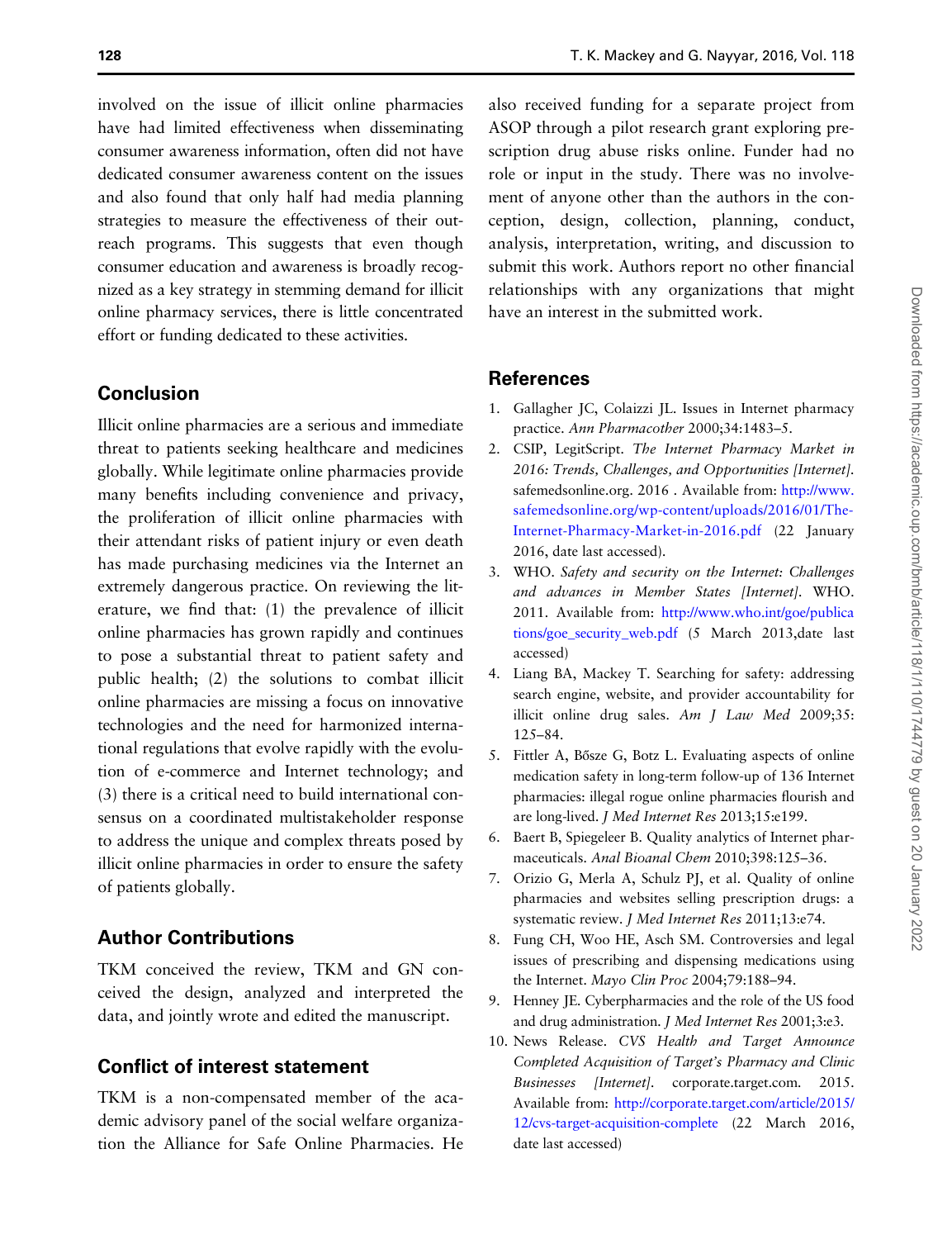- <span id="page-14-0"></span>11. Johannes L. CVS Agrees to Buy Soma.com For \$30 Million in Stock Deal [Internet]. online.wsj.com. 1999. Available from: [http://www.wsj.com/articles/](http://www.wsj.com/articles/SB926952602933006755) [SB926952602933006755](http://www.wsj.com/articles/SB926952602933006755) (22 March 2016, date last accessed)
- 12. Tu HT, Corey CG. State prescription drug price web sites: how useful to consumers? Res Brief 2008;1:1–16.
- 13. Mackey TK, Liang BA. Pharmaceutical digital marketing and governance: illicit actors and challenges to global patient safety and public health. Global Health 2013;9:45.
- 14. Mackey TK, Liang BA. Digital iatrogenesis: policy advocacy to prevent patient harm from access to dangerous drugs online. Harvard Health Policy Rev 2014;14:11–3.
- 15. Mackey TK, Liang BA. The global counterfeit drug trade: patient safety and public health risks. J Pharm Sci 2011;100:4571–9.
- 16. US Government Accountability Office HGG. INTERNET PHARMACIES: Federal Agencies and States Face Challenges Combating Rogue Sites, Particularly Those Abroad [Internet]. gao.gov. 2013. Available from: [http://www.gao.gov/assets/660/655751.](http://www.gao.gov/assets/660/655751.pdf) [pdf](http://www.gao.gov/assets/660/655751.pdf) (11 January 2016, date last accessed)
- 17. Mackey TK, Liang BA. Improving global health governance to combat counterfeit medicines: a proposal for a UNODC-WHO-Interpol trilateral mechanism. BMC Med 2013;11:233.
- 18. Taaffe T. European union has the falsified medicines directive. BMJ 2012;345:e8356–6.
- 19. Attaran A, Barry D, Basheer S, et al. How to achieve international action on falsified and substandard medicines. BMJ 2012;345:e7381.
- 20. Nielsen S, Barratt MJ. Prescription drug misuse: is technology friend or foe? Drug Alcohol Rev 2009;28:81–6.
- 21. Van Hout MC, Bingham T. Responsible vendors, intelligent consumers: Silk Road, the online revolution in drug trading. Int J Drug Policy 2014;25:183-9.
- 22. Lanzarotta A, Crowe JB, Witkowski M, et al.. A multidisciplinary approach for the analysis of an adulterated dietary supplement where the active pharmaceutical ingredient was embedded in the capsule shell. J Pharm Biomed Anal 2012;67–68:22–7.
- 23. Veronin MA, Clancy KM. Attrition of Canadian Internet pharmacy websites: what are the implications? Drug Healthc Patient Saf 2013;5:171–9.
- 24. Bachhuber MA, Cunningham CO. Availability of buprenorphine on the Internet for purchase without a prescription. Drug Alcohol Depend 2012;130:238–40.
- 25. Liang BA, Mackey TK, Archer-Hayes AN, et al. Illicit online marketing of locaserin before DEA scheduling. Obesity 2013;21:861–4.
- 26. Boyer EW, Wines JD. Impact of Internet pharmacy regulation on opioid analgesic availability. J Stud Alcohol Drugs 2000;69:703–8.
- 27. Forman RF, Woody GE, McLellan T, et al. The availability of web sites offering to sell opioid medications without prescriptions. Am J Psychiatry 2006;163: 1233–8.
- 28. Mackey TK, Aung P, Liang BA. Illicit Internet availability of drugs subject to recall and patient safety consequences. Int J Clin Pharm 2015;37:1076–85.
- 29. Liang BA, Mackey TK. Vaccine shortages and suspect online pharmacy sellers. Vaccine 2012;30:105–8.
- 30. Alwon BM, Solomon G, Hussain F, et al. A detailed analysis of online pharmacy characteristics to inform safe usage by patients. Int J Clin Pharm 2015;37:148–58.
- 31. Martínez-Mora M, Alvarez-Pasquín MJ, Rodríguez-Salvanés F. Vaccines and Internet: characteristics of the vaccine safety net web sites and suggested improvements. Vaccine 2008;26:6950–5.
- 32. Ono S, Hyakusoku H. Complications After selfinjection of hyaluronic acid and phosphatidylcholine for aesthetic purposes. Aesthet Surg J 2010;30:442–5.
- 33. Lovett KM, Liang BA, Mackey TK. Online, direct-toconsumer access to insulin: patient safety considerations and reform. J Diabetes Sci Technol 2012;6:1503–6.
- 34. Liang BA, Mackey TK. Online availability and safety of drugs in shortage: a descriptive study of Internet vendor characteristics. J Med Internet Res 2012;14:e27.
- 35. Hanson CL, Burton SH, Giraud-Carrier C, et al. Tweaking and Tweeting: Exploring twitter for nonmedical use of a psychostimulant drug (adderall) among college students. J Med Internet Res 2013;15:e62.
- 36. Khan MH, Tanimoto T, Nakanishi Y, et al. Public health concerns for anti-obesity medicines imported for personal use through the Internet: a cross-sectional study. BMJ Open 2012;2:e000854–4.
- 37. Bersani FS, Corazza O, Simonato P, et al. Drops of madness? Recreational misuse of tropicamide collyrium; early warning alerts from Russia and Italy. Gen Hosp Psychiatry 2013;35:571–3.
- 38. Corazza O, Bersani FS, Brunoro R, et al. The diffusion of performance and image-enhancing drugs (PIEDs) on the Internet: the abuse of the cognitive enhancer piracetam. Subst Use Misuse 2014;49:1849–56.
- 39. Lin B, Hsieh CT. Critical factors for assessing service quality of online pharmacies: a research framework - PubMed - NCBI IJEH 2006;2:398–414.
- 40. Jena AB, Goldman DP, Foster SE, et al. Growing Internet use may help explain the rise in prescription drug abuse in the United States. Health Aff (Millwood)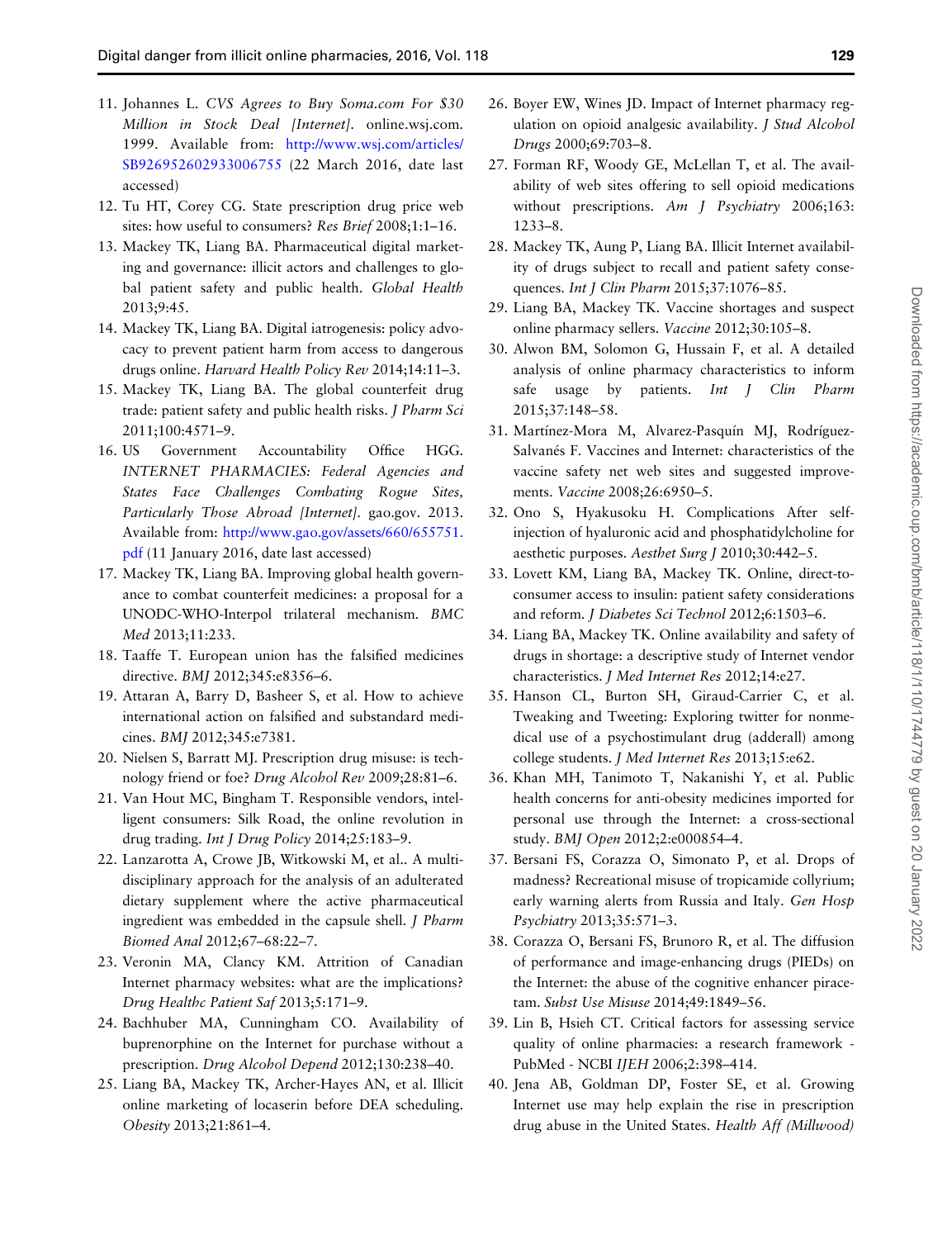<span id="page-15-0"></span>2011;155:1192–9. Available from: [http://eutils.ncbi.](http://eutils.ncbi.nlm.nih.gov/entrez/eutils/elink.fcgi?dbfrom=pubmed&id=22184692&retmode=ref&cmd=prlinks) [nlm.nih.gov/entrez/eutils/elink.fcgi?dbfrom](http://eutils.ncbi.nlm.nih.gov/entrez/eutils/elink.fcgi?dbfrom=pubmed&id=22184692&retmode=ref&cmd=prlinks)=pubmed& id=[22184692&retmode](http://eutils.ncbi.nlm.nih.gov/entrez/eutils/elink.fcgi?dbfrom=pubmed&id=22184692&retmode=ref&cmd=prlinks)=ref&cmd=prlinks

- 41. Fox S, Duggan M. For one-third of U.S. adults, the Internet is a diagnostic tool [Internet]. pewinternet. org. 2013.Available from: [http://pewinternet.org/](http://pewinternet.org/Reports/2013/Health-online/Part-One/Section-1.aspx) [Reports/2013/Health-online/Part-One/Section-1.aspx](http://pewinternet.org/Reports/2013/Health-online/Part-One/Section-1.aspx) (17 January 2013, date last accessed).
- 42. Pew Internet. Health Fact Sheet [Internet]. 2014. Available from: [http://www.pewinternet.org/fact-sheets/](http://www.pewinternet.org/fact-sheets/health-fact-sheet/) [health-fact-sheet/](http://www.pewinternet.org/fact-sheets/health-fact-sheet/) (29 April 2014, date last accessed).
- 43. FDA. BeSafeRx: Know Your Online Pharmacy—Survey Highlights [Internet]. FDA Website. Center for Drug Evaluation and Research; Available from: [http://www.](http://www.fda.gov/Drugs/ResourcesForYou/Consumers/BuyingUsingMedicineSafely/BuyingMedicinesOvertheInternet/BeSafeRxKnowYourOnlinePharmacy/ucm318497.htm) [da.gov/Drugs/ResourcesForYou/Consumers/BuyingUsing](http://www.fda.gov/Drugs/ResourcesForYou/Consumers/BuyingUsingMedicineSafely/BuyingMedicinesOvertheInternet/BeSafeRxKnowYourOnlinePharmacy/ucm318497.htm) [MedicineSafely/BuyingMedicinesOvertheInternet/Be](http://www.fda.gov/Drugs/ResourcesForYou/Consumers/BuyingUsingMedicineSafely/BuyingMedicinesOvertheInternet/BeSafeRxKnowYourOnlinePharmacy/ucm318497.htm) [SafeRxKnowYourOnlinePharmacy/ucm318497.htm](http://www.fda.gov/Drugs/ResourcesForYou/Consumers/BuyingUsingMedicineSafely/BuyingMedicinesOvertheInternet/BeSafeRxKnowYourOnlinePharmacy/ucm318497.htm) (2 October 2012, date last accessed.
- 44. Maxwell SRJ, Webb DJ. Internet pharmacy: a web of mistrust? BJCP 2008;66:196–8.
- 45. Orizio G, Schulz P, Domenighini S, et al. Online consultations in cyberpharmacies: completeness and patient safety. Telemedicine e-Health 2009;15:1022-5.
- 46. Ivanitskaya L, Brookins-Fisher JO, Boyle I, et al. Dirt cheap and without prescription: how susceptible are young us consumers to purchasing drugs from rogue Internet pharmacies? J Med Internet Res 2010;12. Available from: [/pmc/articles/PMC2885783/?report](http://dx.doi.org//pmc/articles/PMC2885783/?report=abstract)=abstract
- 47. Search Engine Use. 2012 [Internet]. pewinternet.org. 2012. Available from: [http://www.pewinternet.org/](http://www.pewinternet.org/files/old-media/Files/Reports/2012/PIP_Search_Engine_Use_2012.pdf) fi[les/old-media/Files/Reports/2012/PIP\\_Search\\_Engine\\_](http://www.pewinternet.org/files/old-media/Files/Reports/2012/PIP_Search_Engine_Use_2012.pdf) [Use\\_2012.pdf](http://www.pewinternet.org/files/old-media/Files/Reports/2012/PIP_Search_Engine_Use_2012.pdf) (22 January 2016, date last accessed
- 48. Mackey TK, Liang BA. Global reach of direct-toconsumer advertising using social media for illicit online drug sales. J Med Internet Res 2013;15:e105.
- 49. Orizio G, Rubinelli S, Schulz PJ, et al. 'Save 30% if you buy today'. Online pharmacies and the enhancement of peripheral thinking in consumers. Pharmacoepidemiol Drug Saf 2010;19:970–6.
- 50. Orizio G, Schulz P, Domenighini S, et al. Cyberdrugs: a cross-sectional study of online pharmacies characteristics. Eur J Public Health 2009;19:375–7.
- 51. Levaggi R, Orizio G, Domenighini S, et al. Marketing and pricing strategies of online pharmacies. Health Policy 2009;92:187–96.
- 52. Gurǎu C. Pharmaceutical marketing on the Internet: marketing techniques and customer profile. *J Consum* Mark 2005;22:421–8
- 53. Liang BA, Mackey T. Direct-to-consumer advertising with interactive Internet media: global regulation and public health issues. JAMA 2011;305:824–5.
- 54. Prevalence and Global Health Implications of Social Media in Direct-to-Consumer Drug Advertising. 2011; 13:e64. Available from: [http://eutils.ncbi.nlm.nih.gov/](http://eutils.ncbi.nlm.nih.gov/entrez/eutils/elink.fcgi?dbfrom=pubmed&id=21880574&retmode=ref&cmd=prlinks) [entrez/eutils/elink.fcgi?dbfrom](http://eutils.ncbi.nlm.nih.gov/entrez/eutils/elink.fcgi?dbfrom=pubmed&id=21880574&retmode=ref&cmd=prlinks)=pubmed&id=21880574& retmode=[ref&cmd](http://eutils.ncbi.nlm.nih.gov/entrez/eutils/elink.fcgi?dbfrom=pubmed&id=21880574&retmode=ref&cmd=prlinks)=prlinks
- 55. Tyrawski J, DeAndrea DC. Pharmaceutical companies and their drugs on social media: a content analysis of drug information on popular social media sites. J Med Internet Res 2015;17:e130.
- 56. Mackey TK, Liang BA, Strathdee SA. Digital social media, youth, and nonmedical use of prescription drugs: the need for reform. J Med Internet Res 2013;15:e143.
- 57. Montoya ID. The root cause of patient safety concerns in an Internet pharmacy. Expert Opin Drug Saf 2008; 7:337–41.
- 58. Katsuki T, Mackey TK, Cuomo R. Establishing a link between prescription drug abuse and illicit online pharmacies: analysis of Twitter data. J Med Internet Res 2015;17:e280.
- 59. Bessell T, Silagy C, Anderson J, et al. Quality of global e-pharmacies: can we safeguard consumers? Eur J Clin Pharmacol 2002;58:567–72.
- 60. Brown J, Li C. Characteristics of online pharmacy users in a nationally representative sample. J Am Pharm Assoc (2003) 2014;54:289–94.
- 61. Mazer M, DeRoos F, Shofer F, et al. Medications from the web: use of online pharmacies by emergency department patients. J Emerg Med 2012;42:227–32.
- 62. Veronin MA, Clauson KA. Internet pharmacy drugs delay treatment for congestive heart failure. J Am Pharm Assoc (2003) 2007;47:436–42.
- 63. Takeshita J. Internet pharmacy prescription and phentermine overdose. J Clin Psychiatry 2003;64:215.
- 64. Lovett K, Mackey TK. Online threats to senior safety: the direct-to-consumer medical marketplace and elder abuse. NAELA J 2013;9.
- 65. Kuzma J. Web vulnerability study of online pharmacy sites. Inform Health Soc Care 2011;36:20–34.
- 66. McCoy D, Pitsillidis A, Jordan G, et al. PharmaLeaks: understanding the business of online pharmaceutical affiliate programs. USENIX Assoc 2012;1–1.
- 67. McCoy D, Dharmdasani H, Kreibich C, et al. Priceless: the role of payments in abuse-advertised goods. The 2012 ACM Conference. 2012, p.12. ACM, New York, New York, USA.
- 68. Der MF, Saul LK, Savage S, et al. Knock it off: profiling the online storefronts of counterfeit merchandise. The 20th ACM SIGKDD International Conference. 2014, p.10. ACM, New York, New York, USA.
- 69. Levchenko K, Pitsillidis A, Chachra N, et al. Click Trajectories: End-to-End Analysis of the Spam Value